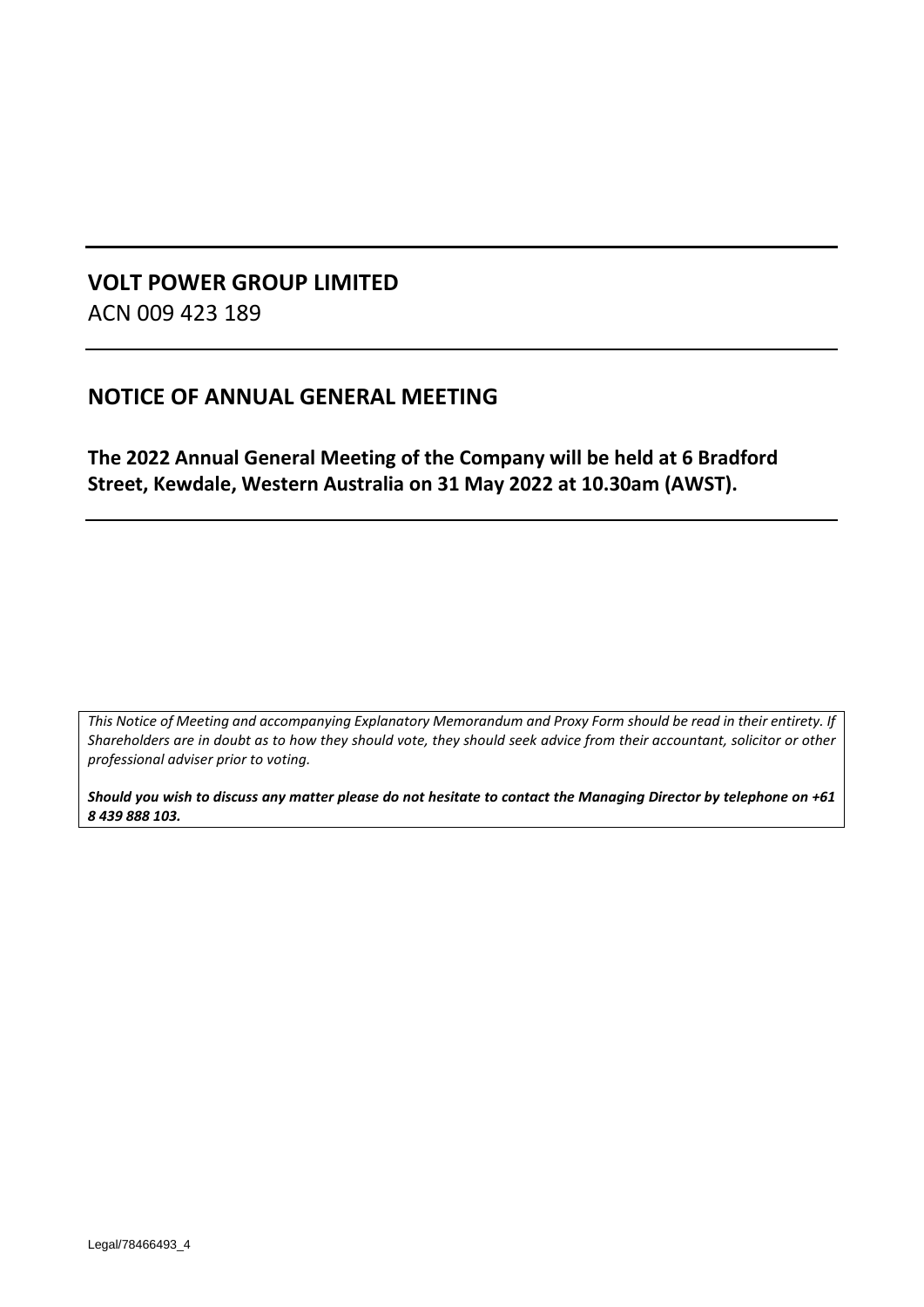# **VOLT POWER GROUP LIMITED ACN 009 423 189**

# **NOTICE OF ANNUAL GENERAL MEETING**

Notice is hereby given that the 2022 Annual General Meeting of Shareholders of Volt Power Group Limited ACN 009 423 189 (**Company**) will be held at **6 Bradford Street, Kewdale, Western Australia** on 31 May 2022 at 10.30am (AWST) (**Meeting**).

The Explanatory Memorandum to this Notice provides additional information on matters to be considered at the Meeting. The Explanatory Memorandum and the Proxy Form form part of this Notice.

The Directors have determined pursuant to regulation 7.11.37 of the *Corporations Regulations 2001* (Cth) that the persons eligible to vote at the Meeting are those who are registered as Shareholders on Sunday, 29 May 2022 at 5:00pm (AWST).

Terms and abbreviations used in this Notice and Explanatory Memorandum are defined in Section [9.](#page-10-0)

# **AGENDA**

## **FINANCIAL REPORTS**

To receive and consider the annual Financial Report, the Directors' Report and the Auditor's Report of the Company and its controlled entities for the financial year ended 31 December 2021, which are contained within the Annual Report.

**Note**: This item of business is for discussion only and is not a Resolution.

## <span id="page-1-0"></span>**1 RESOLUTIO[N 1](#page-1-0) – REMUNERATION REPORT**

To consider and, if thought fit, to pass, with or without amendment, the following as a **non-binding resolution**:

*"That, pursuant to and in accordance with section 250R(2) of the Corporations Act and for all other purposes, approval is given by Shareholders for the adoption of the Remuneration Report as contained in the Company's Annual Report for the financial year ended 31 December 2021 on the terms and conditions in the Explanatory Memorandum."*

The vote on this Resolution is advisory only and does not bind the Directors or the Company. However, the Directors will consider the outcome of the vote and all comments received from Shareholders on the Remuneration Report when forming the Company's remuneration policies.

## **Voting Prohibition**

A vote on this Resolution must not be cast by or on behalf of:

- (a) a member of the Key Management Personnel whose remuneration details are included in the Remuneration Report, or a Closely Related Party of such member, regardless of the capacity in which the vote is cast; or
- (b) by a person appointed as a proxy, where that person is either a member of the Key Management Personnel or a Closely Related Party of such member.

However, a vote may be cast by such persons (each a **voter**) as proxy if the vote is not cast on behalf of a person who is excluded from voting on this Resolution, and:

(a) the voter is appointed as a proxy that specifies the way the proxy is to vote on this Resolution; or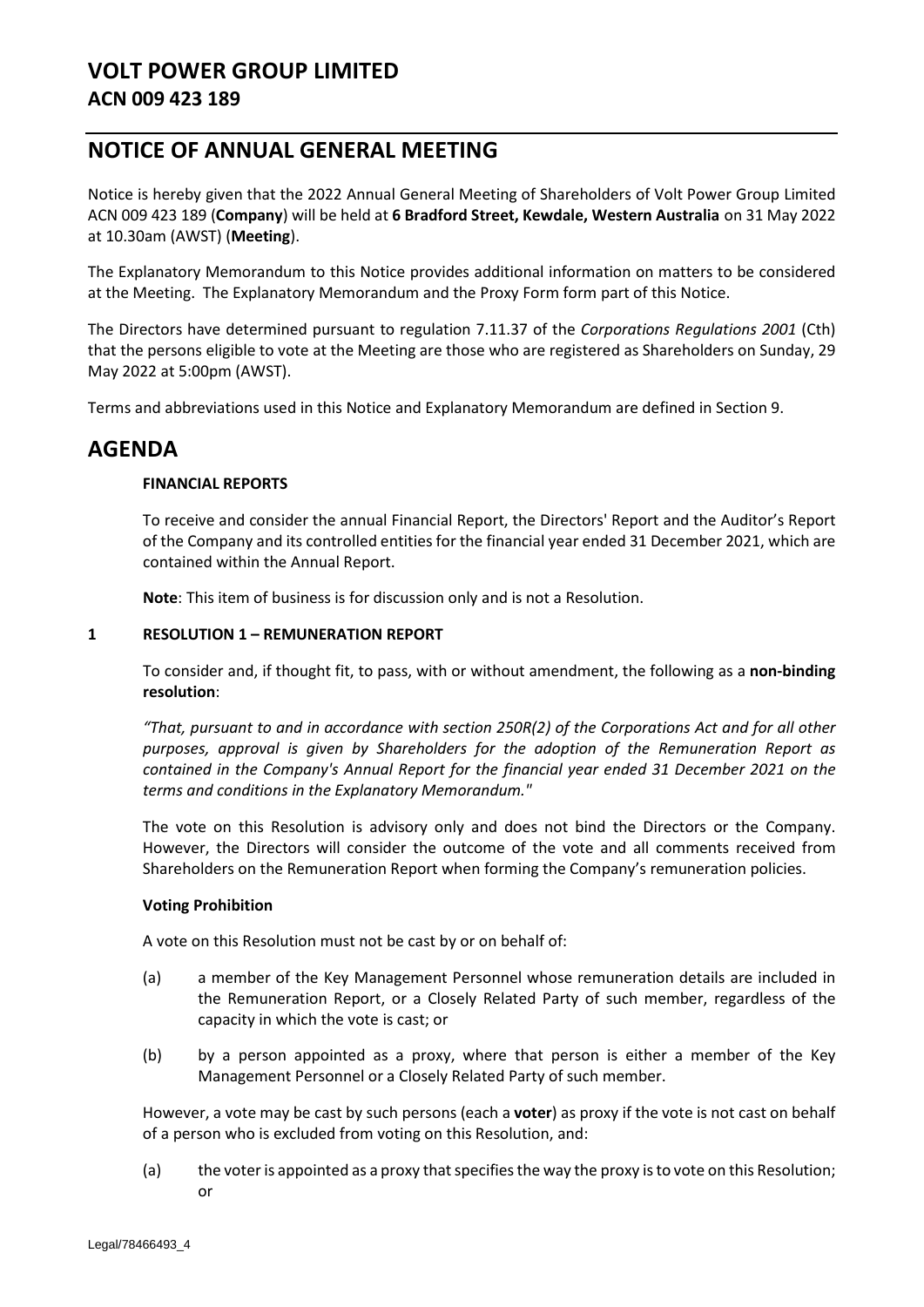(b) the voter is the Chair and the appointment of the Chair as proxy does not specify the way the proxy is to vote on this Resolution, but expressly authorises the Chair to exercise the proxy even though this Resolution is connected with the remuneration of members of the Key Management Personnel.

## <span id="page-2-0"></span>**2 RESOLUTIO[N 2](#page-2-0) – RE-ELECTION OF MR SIMON HIGGINS AS A DIRECTOR**

To consider, and if thought fit, to pass, with or without amendment, the following as an **ordinary resolution**:

"*That, pursuant to and in accordance with clause 13.2 of the Constitution and for all other purposes, Mr Simon Higgins, retires by rotation and, being eligible, is re-elected as a Director on the terms and conditions in the Explanatory Memorandum*."

## <span id="page-2-1"></span>**3 RESOLUTIO[N 3](#page-2-1) – ELECTION OF MR PAUL EVERINGHAM AS A DIRECTOR**

To consider and, if thought fit, to pass, with or without amendment, the following as an **ordinary resolution**:

"*That, pursuant to and in accordance with Listing Rule 14.4, article 13.4 of the Constitution and for all other purposes, Mr Paul Everingham, a Director, who was appointed as an addition to the Board on 10 April 2022, retires and being eligible is elected as a Director on the terms and conditions in the Explanatory Memorandum."*

## <span id="page-2-2"></span>**4 RESOLUTIO[N 4](#page-2-2) – RATIFICATION OF ISSUE OF EVERINGHAM OPTIONS**

To consider and, if thought fit, to pass, with or without amendment, the following as an **ordinary resolution**:

"*That, pursuant to and in accordance with Listing Rule 7.4 and for all other purposes, Shareholders ratify the prior issue by the Company of 180,000,000 Options to Mr Paul Everingham (or his nominee), a Director, on the terms and conditions in the Explanatory Memorandum*."

## **Voting Exclusion**

The Company will disregard any votes cast in favour of this Resolution by or on behalf of Mr Paul Everingham or an associate of Mr Paul Everingham.

However, this does not apply to a vote cast in favour of this Resolution by:

- (a) a person as proxy or attorney for a person who is entitled to vote on this Resolution, in accordance with directions given to the proxy or attorney to vote on this Resolution in that way; or
- (b) the Chair as proxy or attorney for a person who is entitled to vote on this Resolution, in accordance with a direction given to the Chair to vote on the Resolution as the Chair decides; or
- (c) a Shareholder acting solely in a nominee, trustee, custodial or other fiduciary capacity on behalf of a beneficiary provided the following conditions are met:
	- (i) the beneficiary provides written confirmation to the Shareholder that the beneficiary is not excluded from voting, and is not an associate of a person excluded from voting, on this Resolution; and
	- (ii) the Shareholder votes on this Resolution in accordance with the directions given by the beneficiary to the Shareholder to vote in that way.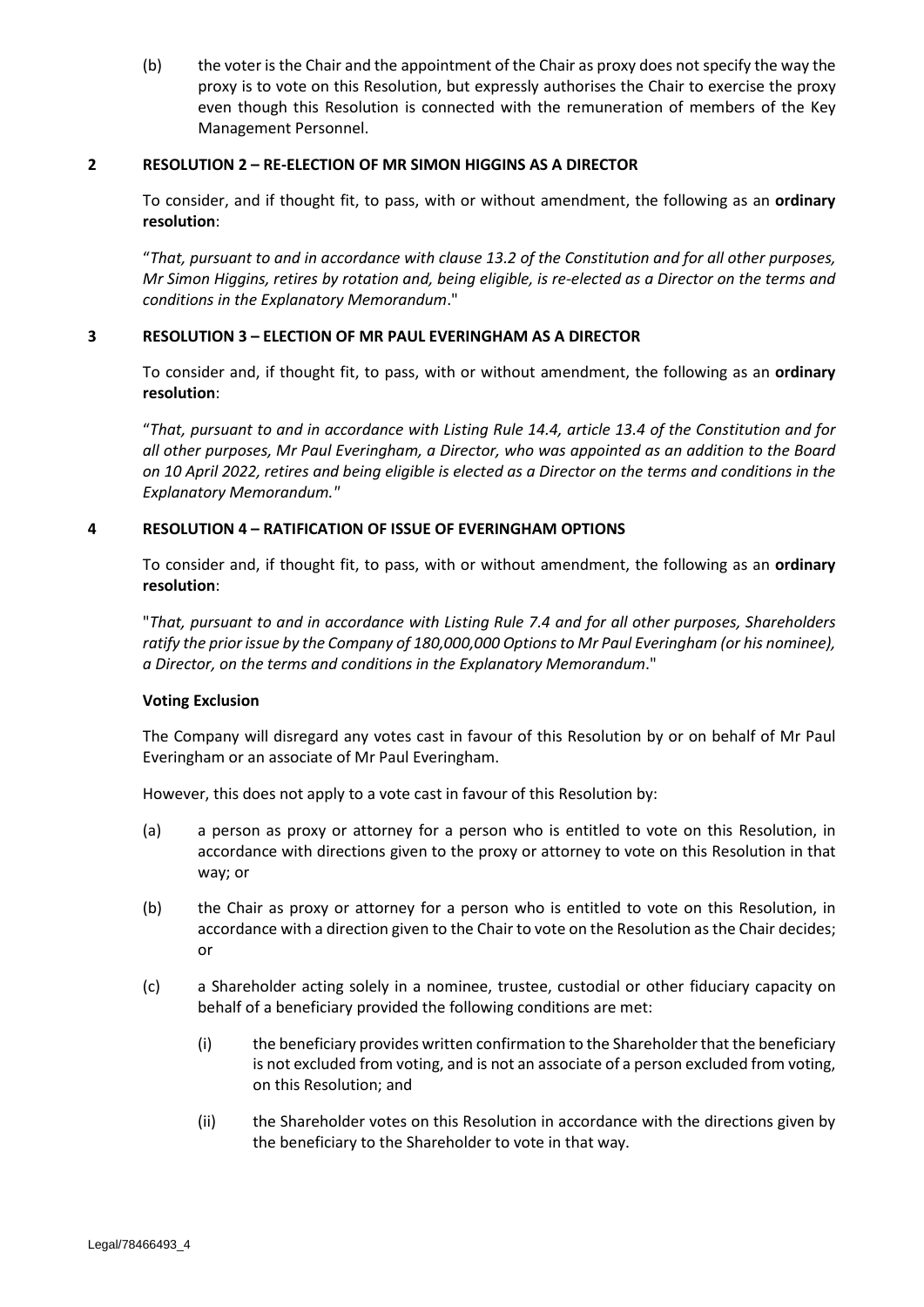## <span id="page-3-0"></span>**5 RESOLUTION 5 – ADOPTION OF THE NEW CONSTITUTION**

To consider and, if thought fit, to pass, with or without amendment, the following as a **special resolution**:

*"That, pursuant to and in accordance with section 136 of the Corporations Act and for all other purposes, the Company adopt the New Constitution tabled at the Meeting with effect from the close of the Meeting, on the terms and conditions in the Explanatory Memorandum."* 

Dated 22 April 2022

#### **BY ORDER OF THE BOARD**

Peter Torre Director / Company Secretary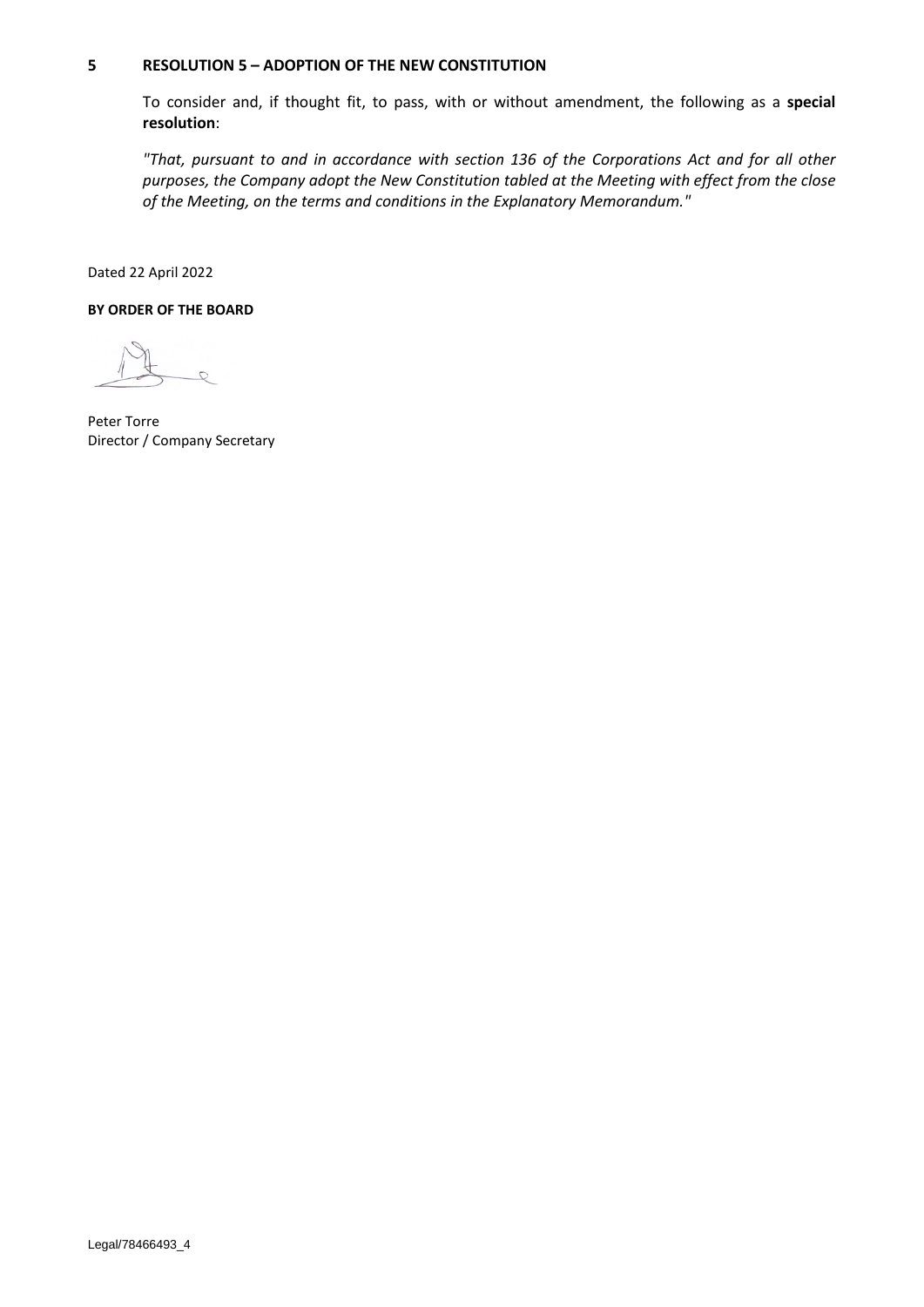# **EXPLANATORY MEMORANDUM**

## **1 INTRODUCTION**

This Explanatory Memorandum has been prepared for the information of Shareholders in connection with the business to be conducted at the Meeting to be held at at 6 Bradford Street, Kewdale, Western Australia on Tuesday 31 May 2022 at 10.30am (AWST) (**Meeting**).

This Explanatory Memorandum should be read in conjunction with and forms part of the accompanying Notice. The purpose of this Explanatory Memorandum is to provide information to Shareholders in deciding whether or not to pass the Resolutions set out in the Notice.

A Proxy Form is located at the end of the Explanatory Memorandum.

## **2 ACTION TO BE TAKEN BY SHAREHOLDERS**

Shareholders should read the Notice and this Explanatory Memorandum carefully before deciding how to vote on each Resolution.

## **2.1 Proxies**

A Proxy Form is attached to the Notice. This is to be used by Shareholders if they wish to appoint a representative (a 'proxy') to vote in their place. All Shareholders are invited and encouraged to attend the Meeting or, if they are unable to attend in person, sign and return the Proxy Form to the Company in accordance with the instructions thereon. Lodgment of a Proxy Form will not preclude a Shareholder from attending and voting at the Meeting in person.

To be valid, your Proxy Form (and any power of attorney under which it is signed) must be received at any of the addresses given below by 10:30am **(AWST) on Sunday, 29 May 2022**, being at least 48 hours before the Meeting. Any Proxy Form received after that time will not be valid for the scheduled Meeting.

**Online:** at www.linkmarketservices.com.au

| <b>By Mail:</b> | <b>Volt Power Group Limited</b><br>c/- Link Market Services Limited<br>Locked Bag A14<br>Sydney South NSW 1235<br>Australia |
|-----------------|-----------------------------------------------------------------------------------------------------------------------------|
| By Fax:         | +61 2 9287 0309                                                                                                             |
| By Hand:        | Link Market Services Limited                                                                                                |

1A Homebush Bay Drive Rhodes NSW 2138

In accordance with section 249L of the Corporations Act, Shareholders are advised that:

- (a) a member of the Company entitled to attend and vote at the Meeting is entitled to appoint a proxy;
- (b) a proxy need not be a member of the Company; and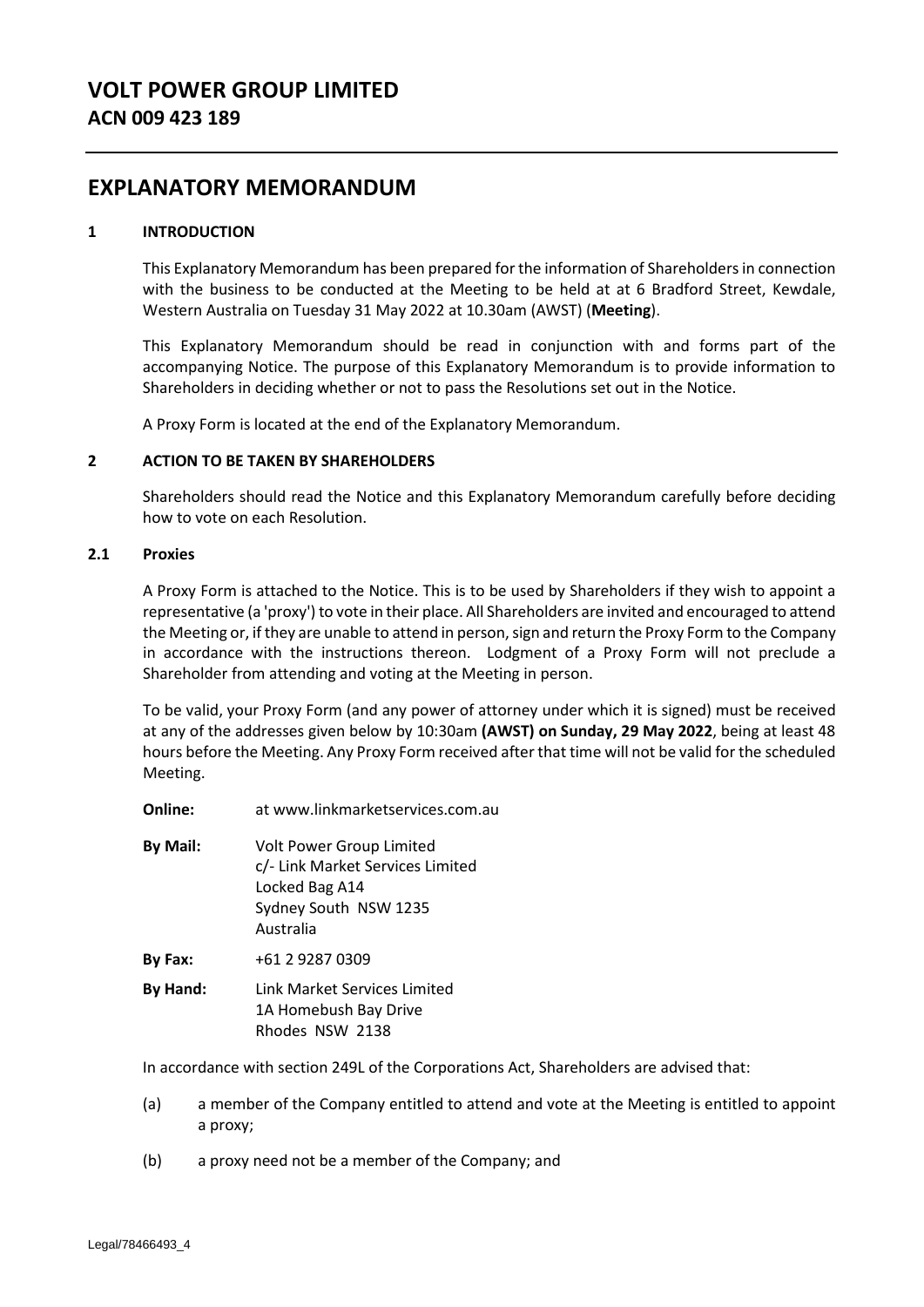(c) a member of the Company entitled to cast two or more votes may appoint two proxies and may specify the proportion or number of votes each proxy is appointed to exercise, but where the proportion or number is not specified, each proxy may exercise half of the votes.

The enclosed Proxy Form provides further details on appointing proxies and lodging Proxy Forms.

A vote on Resolutions [1](#page-1-0) and [4](#page-2-2) must not be cast:

- (a) by or on behalf of a member of the Key Management Personnel or a Closely Related Party of such member, regardless of the capacity in which the vote is cast; or
- (b) by a person appointed as a proxy, where that person is either a member of the Key Management Personnel or a Closely Related Party of such member.

However, a vote may be cast by such persons if the vote is not cast on behalf of a person who is excluded from voting on Resolutions [1](#page-1-0) and [4,](#page-2-2) and:

- (c) the person is appointed as a proxy that specifies the way the proxy is to vote on Resolutions [1](#page-1-0) an[d 4;](#page-2-2) or
- (d) the person is the Chairman and the appointment of the Chairman as proxy does not specify the way the proxy is to vote on Resolutions [1](#page-1-0) and [4,](#page-2-2) but expressly authorises the Chairman to exercise the proxy even if Resolutions [1](#page-1-0) and [4](#page-2-2) are connected with the remuneration of a member of the Key Management Personnel.

The Company advises Shareholders that the Meeting will be held in compliance with any government restriction on gatherings in Australia (and/or Western Australia). Due to the evolving COVID-19 situation, the Company strongly encourages all Shareholders to vote by directed proxy rather than attend the meeting in person.

If it becomes necessary or appropriate to make alternative arrangements to those detailed in this Notice, Shareholders will be updated via the ASX announcements platform and on the Company's website at https://voltpower.com.au/.

## **3 FINANCIAL REPORTS**

The Corporations Act requires the annual Financial Report, Directors' Report, and the Auditor's Report to be received and considered at the AGM. A copy of the Annual Report can be accessed online at https://voltpower.com.au/.

The Corporations Act does not require Shareholders to vote on the Annual Report. However, Shareholders attending the AGM will be given a reasonable opportunity to ask questions about, or make comments on, the financial statements and reports contained within the Annual Report and on the management of the Company.

The Company's auditor, BDO Audit (WA) Pty Ltd, will be present at the Meeting and Shareholders will have the opportunity to ask the auditor questions in relation to the conduct of the audit, the preparation and content of the Auditor's Report, the Company's accounting policies and the independence of the auditor in relation to the conduct of the audit.

In addition to taking questions at the Meeting, written questions to the Chair about the management of the Company, or to the Company's auditor about:

- (a) the content of the Auditor's Report; and
- (b) the conduct of the audit of the Financial Report,

may be submitted no later than 5 business days before the Meeting to the Company's Company Secretary at the Company's registered office at Unit B9, 431 Roberts Road, Subiaco Western Australia 6008.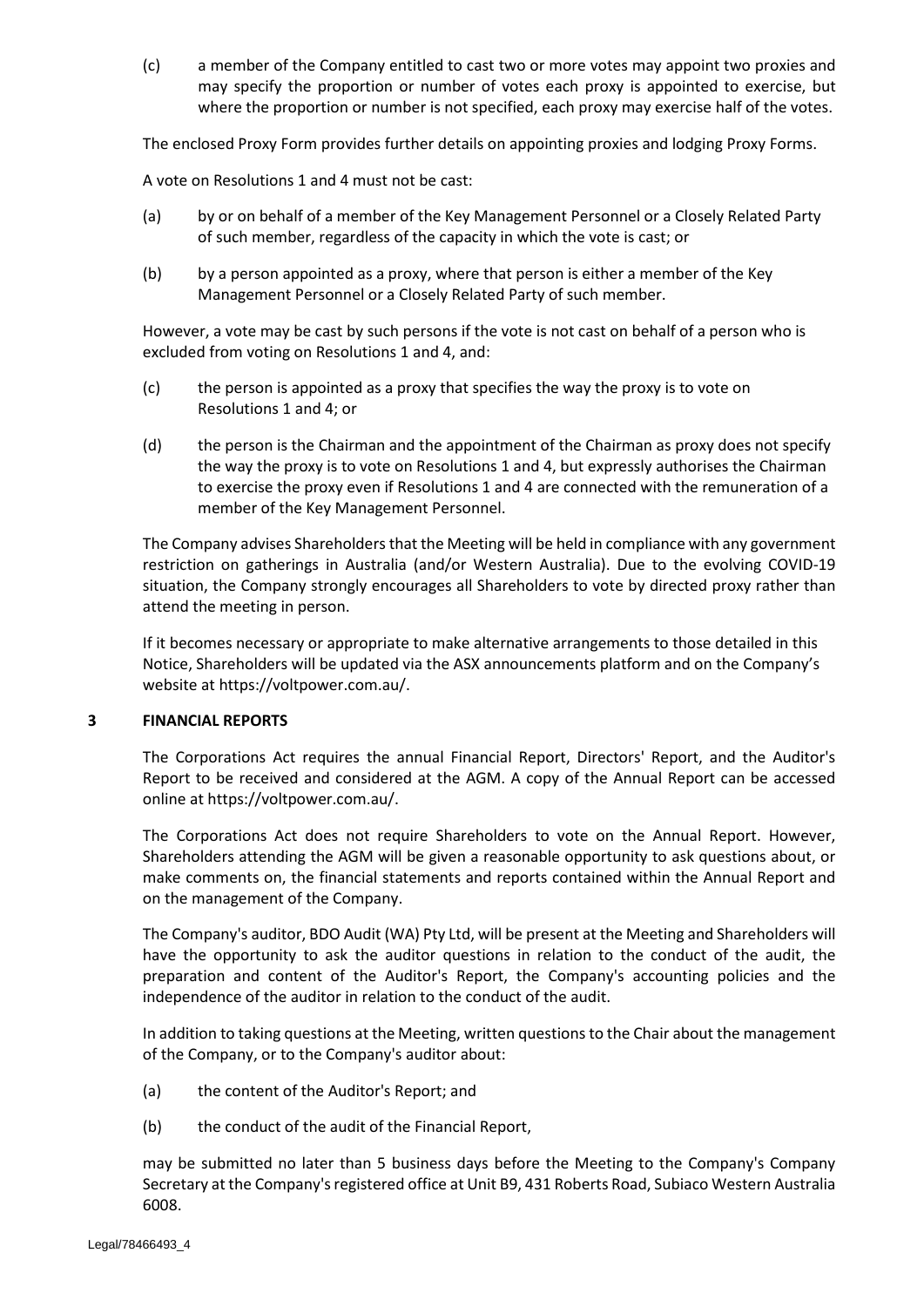## **4 RESOLUTIO[N 1](#page-1-0) – ADOPTION OF THE REMUNERATION REPORT**

## **4.1 General**

The Remuneration Report forms part of Directors' Report in the Company's 2021 Annual Report. In accordance with section 250R(2) of the Corporations Act, the Company must put the Remuneration Report to the vote of Shareholders. In accordance with section 250R(3) of the Corporations Act, Resolution [1](#page-1-0) is advisory only and does not bind the Directors or the Company.

The Remuneration Report sets out the remuneration arrangements for the Directors and senior management of the Company in a manner that is intended to be transparent and easy to understand for Shareholders.

The Chair will allow Shareholders a reasonable opportunity to ask questions about or make comments on the Remuneration Report at the Meeting.

The Chair intends to exercise all available undirected proxies in favour of Resolution [1.](#page-1-0)

If the Chair is appointed as your proxy and you have not specified the way the Chair is to vote on Resolution [1,](#page-1-0) by signing and returning the Proxy Form, you are considered to have provided the Chair with an express authorisation for the Chair to vote the proxy in accordance with the Chair's intention, even though the Resolution is connected directly or indirectly with the remuneration of a member of the Key Management Personnel.

## <span id="page-6-0"></span>**4.2 Voting consequences**

As prescribed under the Corporations Act, Shareholders will have the opportunity to remove the whole Board except the Executive Chairman if the Remuneration Report receives a 'no' vote of 25% or more (**Strike**) at two consecutive annual general meetings.

Where a resolution on the Remuneration Report receives a Strike at two consecutive annual general meetings, the Company will be required to put to Shareholders at the second annual general meeting a resolution (**Spill Resolution**) on whether another meeting should be held (within 90 days) at which all Directors (other than the Executive Chairman) who were in office at the date of approval of the applicable Directors' Report must stand for re-election.

Please note if the Remuneration Report receives a Strike at this Meeting and if a second Strike is received at the next annual general meeting, this may result in the re-election of the Board (other than the Executive Chairman).

## **4.3 Previous voting results**

The Company's Remuneration Report was approved at the 2021 annual general meeting and votes cast against the remuneration report were less than 25%. Accordingly, a Spill Resolution is not applicable for the purpose of this Meeting.

## **5 RESOLUTIO[N 2](#page-2-0) – RE-ELECTION OF MR SIMON HIGGINS AS A DIRECTOR**

## **5.1 General**

Article 13.2 of the Constitution requires one third of all Directors, or if their number is not a multiple of three, then the number nearest one-third (rounded up to the nearest whole number) to retire at each annual general meeting.

A Director who retires under article 13.2 of the Constitution is eligible for re-election.

Resolution [2](#page-2-0) therefore provides that Mr Simon Higgins retire by rotation and seek re-election as Director.

Resolution [2](#page-2-0) is an ordinary resolution.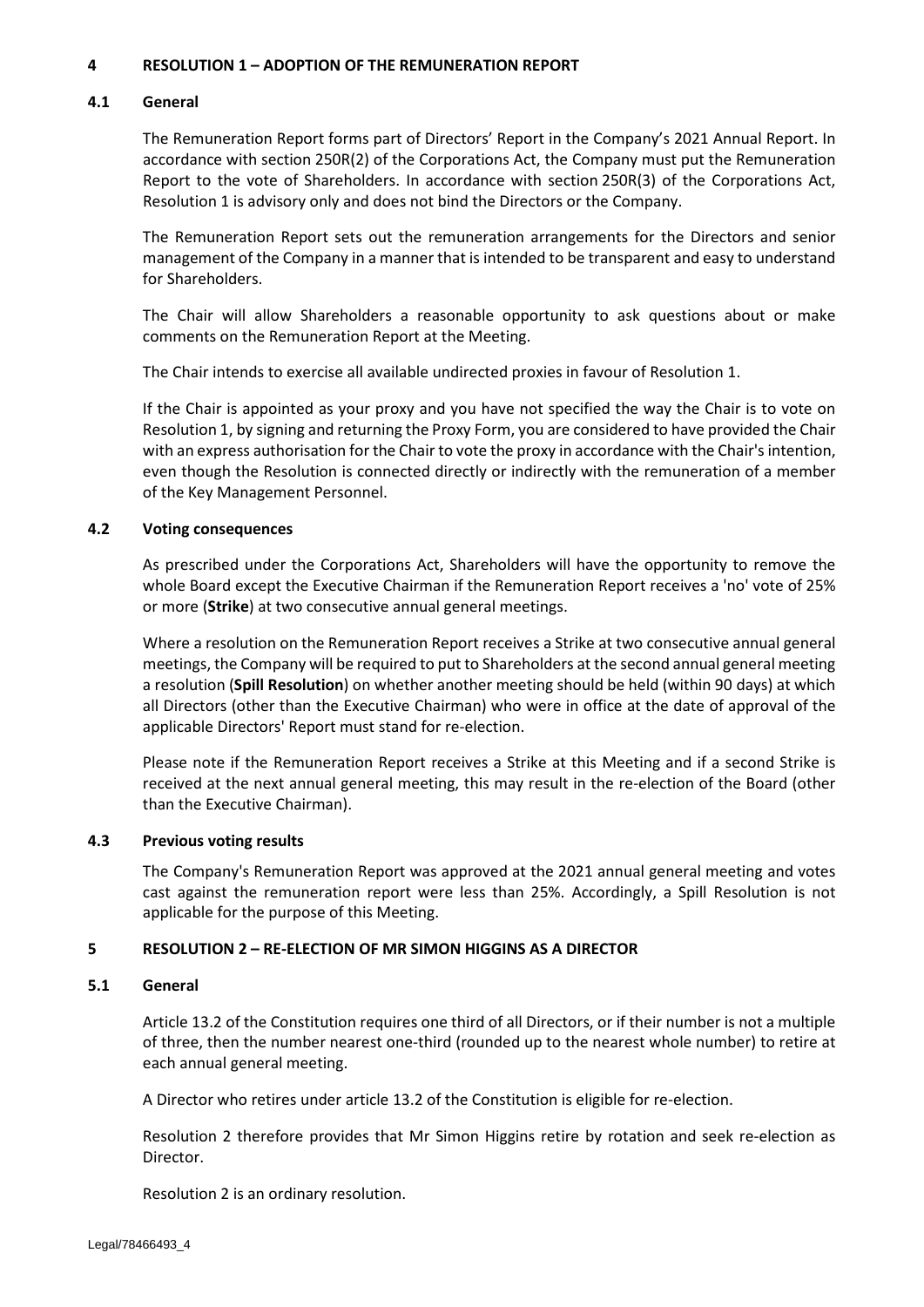The Chair intends to exercise all available undirected proxies in favour of Resolution [2.](#page-2-0)

## **5.2 Experience, special responsibilities and other ASX-listed directorships**

Mr Higgins was re-appointed as Director in July 2020, and has been a Director of the Company since April 2017.

Mr Higgins, with his electrical trade background, has close to 30 years' experience in the delivery of large-scale complex projects in renewables, mining, oil & gas, and community infrastructure.

Mr Higgins was formerly the Chief Executive Officer and Managing Director of the ECM group of companies, a leading construction and maintenance company based in Western Australia which is now part of ASX-listed GenusPlus Group Ltd (ASX: GNP).

Mr Higgins is a past chairman of the National Electrical and Communications Association (NECA) WA, Electrical Group Training and the College of Electrical Training.

Mr Higgins is also the non-executive chairman of Mayfield Group Holdings Limited (ASX: MYG).

## **5.3 Board Recommendation**

The Board (excluding Mr Higgins) supports the re-election of Mr Higgins, as his skills and experience align with the Company's strategic direction, and recommends that Shareholders vote in favour of Resolution [2.](#page-2-0)

## **6 RESOLUTIO[N 3](#page-2-1) – ELECTION OF MR PAUL EVERINGHAM AS A DIRECTOR**

#### **6.1 General**

In accordance with Listing Rule 14.4, a Director appointed as an addition to the Board must not hold office (without re-election) past the next annual general meeting of the Company.

Article 13.4 of the Constitution allows the Directors to appoint a person as an addition to the Board at any time, providing that the total number of Directors does not at any time exceed the maximum number of Directors specified by the Constitution. Any Director so appointed holds office until the next general meeting of members of the Company and is eligible for re-election at that meeting.

Mr Paul Everingham, non-executive Director, was appointed on 10 April 2022 as an addition to the Board. Resolution [3](#page-2-1) provides that he retires and seeks re-election as a Director.

Resolution [3](#page-2-1) is an ordinary resolution.

The Chair intends to exercise all available undirected proxies in favour of Resolution [3.](#page-2-1)

#### **6.2 Experience, special responsibilities and other ASX-listed directorships**

Mr Everingham is the outgoing Chief Executive Officer of the Chamber of Minerals and Energy of Western Australia (CME). Paul finishes his role with CME at the end of May 2022.

During his 4-year tenure as the CEO of CME, Mr Everingham has played a significant leadership role within the WA resources sector. This has included:

- (a) coordinating the WA resource sectors successful response to the COVID19 pandemic;
- (b) helping to accelerate the resources sector commitment to a decarbonized low emission future; and
- (c) ensuring stronger collaboration between the resources sector and the communities where they operate.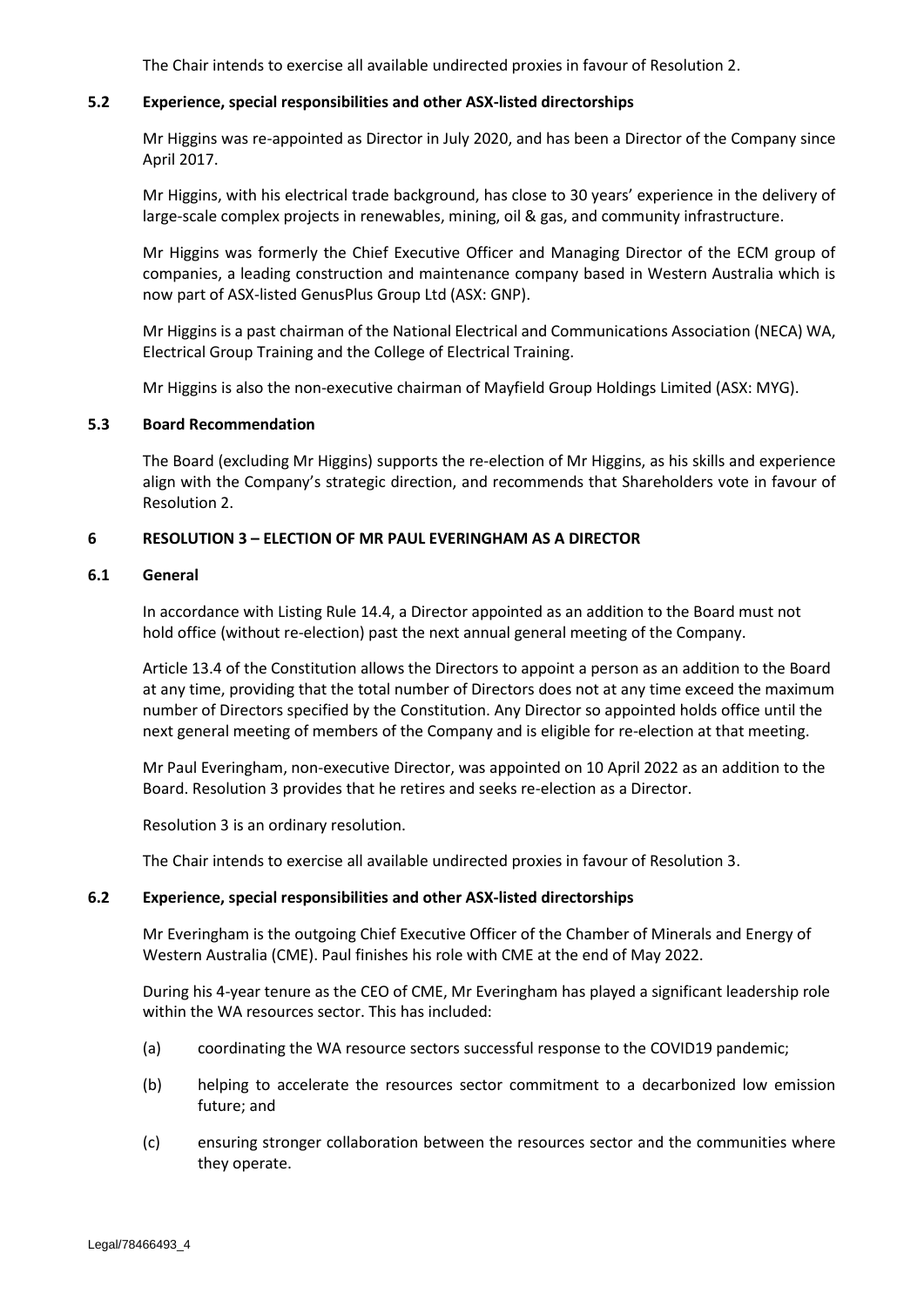Prior to his role at the CME, Mr Everingham successfully founded GRA Everingham Corporate Advisory in 2006, building its reputation as one of Australia's most influential government and corporate relations advisory businesses.

## **6.3 Board Recommendation**

The Board (excluding Mr Everingham) supports the election of Mr Everingham, as his skills and experience align with the Company's strategic direction, and recommends that Shareholders vote in favour of Resolution [3.](#page-2-1)

## **7 RESOLUTIO[N 4](#page-2-2) – RATIFICATION OF ISSUE OF EVERINGHAM OPTIONS**

## <span id="page-8-1"></span>**7.1 Background**

On 11 April 2022, the Company issued 180,000,000 Options to Mr Everingham (**Everingham Options**) under the Incentive Options Scheme, as a component of his remuneration designed to incentivise him and to align his interests with the interests of Shareholders.

The material terms of the Everingham Options are set out in [Schedule 1.](#page-12-0)

Resolution [4](#page-2-2) seeks the Shareholders' ratification and approval for the prior issue by the Company of the Everingham Options to Mr Everingham for the purpose of Listing Rule 7.4 and for all other purposes.

Resolution [4](#page-2-2) is an ordinary resolution.

The Chair intends to exercise all available undirected proxies in favour of Resolution [4.](#page-2-2)

## <span id="page-8-0"></span>**7.2 ASX Listing Rules**

Listing Rule 7.1 provides that the Company is entitled to issue or agree to issue Equity Securities up to 15% of its issued share capital through placements during any 12 month period, subject to specific restrictions, without needing prior Shareholder approval (**15% Placement Capacity**).

Listing Rule 7.4 provides that if the Company, at a general meeting of its Shareholders, ratifies the previous issue of Equity Securities made pursuant to Listing Rule 7.1 (and provided that the previous issue did not breach Listing Rule 7.1) those Equity Securities will be deemed to have been made with shareholder approval for the purpose of Listing Rule 7.1.

The Company did not require Shareholder approval under Listing Rule 10.11 for the issue of Everingham Options to Mr Everingham who is a related party of the Company by virtue of his position as a Director. The Company relied on Exemption 12 of Listing Rule 10.12, as the Everingham Options were issued to Mr Everingham as part of his remuneration under his employment agreement and but for his employment agreement Mr Everingham would not be a related party of the Company.

The Company confirms that the issue of the Everingham Options did not breach Listing Rule 7.1, as they were issued utilising part of the Company's 15% Placement Capacity.

The Company wishes to retain as much flexibility as possible to issue additional equity securities into the future without having to obtain Shareholder approval for such issues under Listing Rule 7.1. To this end, Resolution 4 seeks Shareholder approval for the Everingham Options under and for the purposes of Listing Rule 7.4.

If Resolution [4](#page-2-2) is passed, the Everingham Options will be excluded in calculating the Company's 15% Placement Capacity, effectively increasing the number of equity securities it can issue without Shareholder approval over the 12 month period following the issue of the Everingham Options.

If Resolution [4](#page-2-2) is not passed, the Everingham Options will be included in the Company's 15% Placement Capacity, effectively decreasing the number of equity securities it can issue without Shareholder approval over the 12 month period following the issue of the Everingham Options.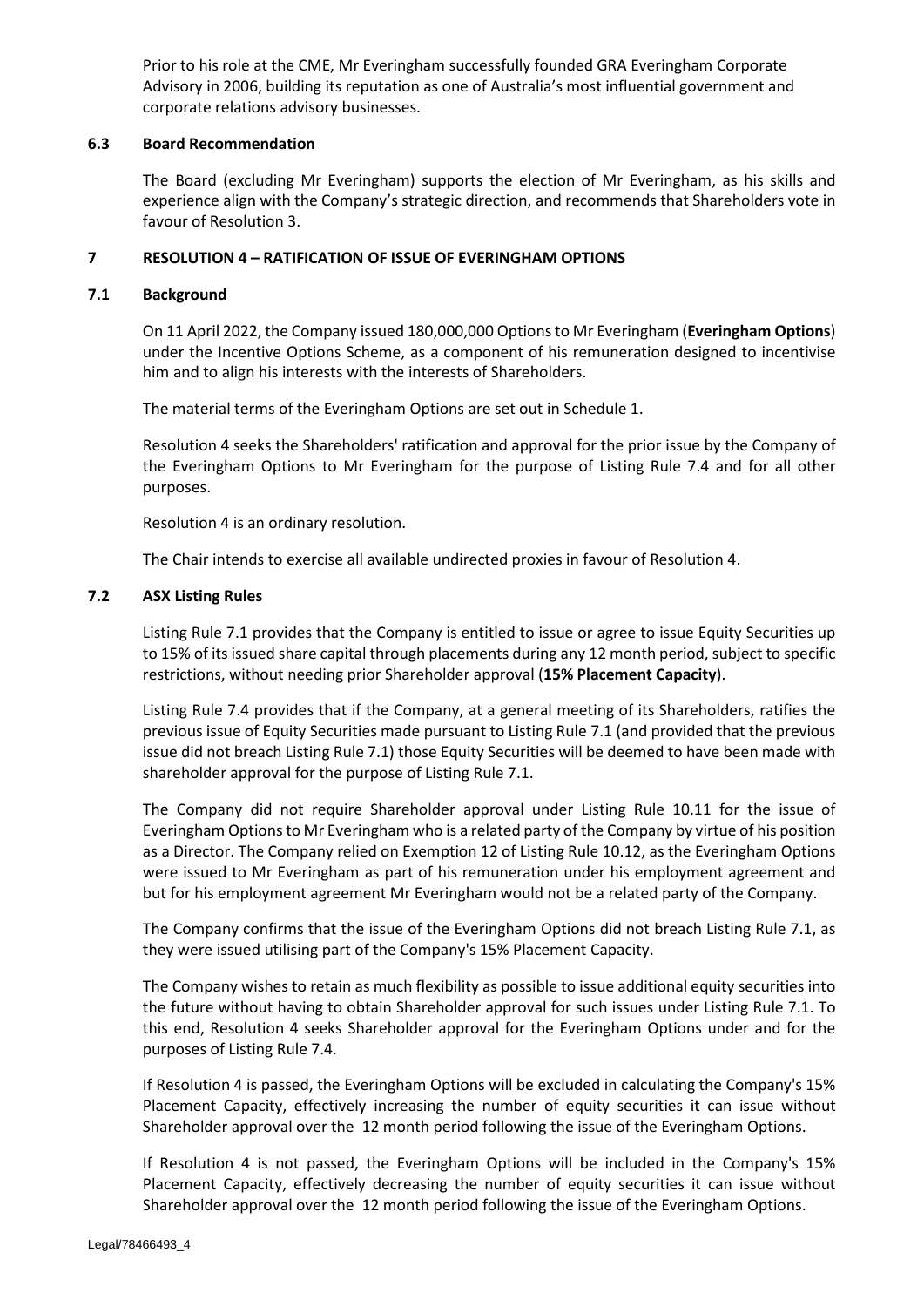## **7.3 Specific information required by Listing Rule 7.5**

In accordance with Listing Rule 7.5, information is provided in relation to the issue of Everingham Options the subject of Resolution [4](#page-2-2) as follows:

- (a) 180,000,000 Options were issued to Mr Everingham's nominee Gettysburg Investment Company Pty Ltd as trustee for The P&E Everingham Family Trust (Gettysburg);
- (b) the material terms of the Everingham Options which were issued to Gettysburg and are the subject of Resolution [4](#page-2-2) are set out in [Schedule 1.](#page-12-0) No other agreement was entered into by the Company with Mr Everingham or Gettysburg in relation to the Everingham Options;
- (c) the Everingham Options were issued to Gettysburg on 11 April 2022;
- (d) the Everingham Options were issued to Gettysburg for nil cash consideration (i.e. nil issue price), in consideration for his services to the Company;
- (e) the purpose of the issue was as a component of Mr Everingham's remuneration and to incentivise him to become a director of the Company and align his interests with the interests of Shareholders;
- (f) no funds were raised from the issue of the Everingham Options to Mr Everingham; and
- (g) a voting exclusion statement is included in the Notice for Resolutio[n 4.](#page-2-2)

## **7.4 Board Recommendation**

The Board (excluding Mr Everingham) recommends that Shareholders vote in favour of Resolutio[n 4.](#page-2-2)

## **8 RESOLUTIO[N 5](#page-3-0) – ADOPTION OF THE NEW CONSTITUTION**

#### <span id="page-9-0"></span>**8.1 General**

Since the Company adopted it current Constitution, there have been changes to the Corporations Act, the Listing Rules and other regulatory requirements. There have also been developments in corporate governance practices and policies. The Directors believe that it is desirable to update the Constitution to reflect current corporate practice and to ensure it is in line with the present legislation and regulatory requirements in Australia. Rather than make numerous piecemeal amendments to the current Constitution, the Directors believe that it is preferable to replace it with a new constitution (**New Constitution**).

A copy of the New Constitution is available on request from the Company.

Resolution [5](#page-3-0) seeks Shareholder approval for the adoption of the New Constitution in accordance with section 136 of the Corporations Act.

The New Constitution will become effective as at the close of the Meeting.

A company may modify or repeal its constitution or a provision of its constitution by special resolution of Shareholders.

Resolution [5](#page-3-0) is a special resolution and therefore requires approval of 75% of the votes cast by Shareholders present and eligible to vote (in person, by proxy, by attorney or, in the case of a corporate Shareholder, by a corporate representative).

The Chair intends to exercise all available undirected proxies in favour of Resolution [5.](#page-3-0)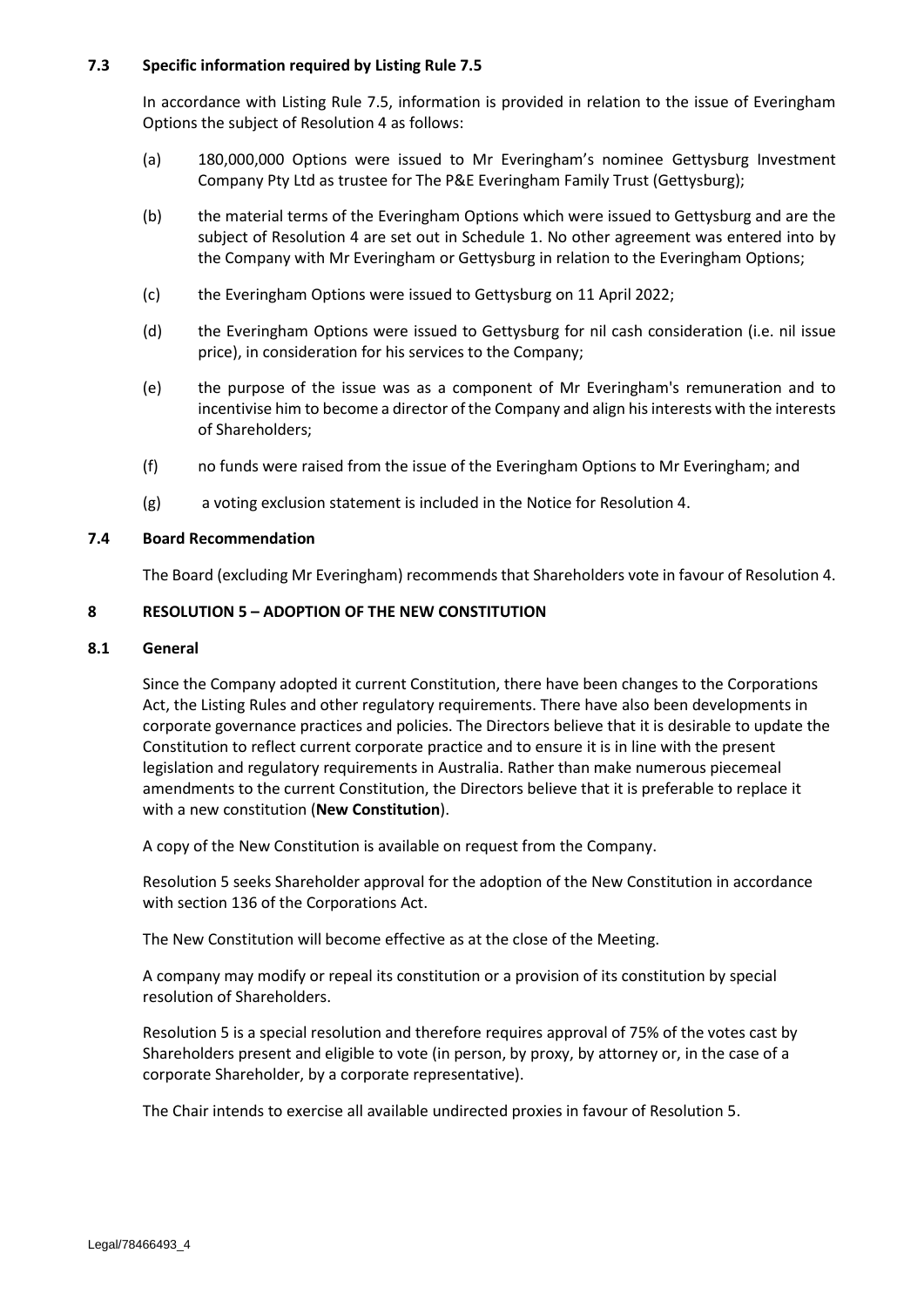### **8.2 Summary of the New Constitution**

The key provisions of the New Constitution are summarized in Schedule 2.

## **8.3 Board Recommendation**

The Board recommends that Shareholders vote in favour of Resolution [5.](#page-3-0)

## <span id="page-10-0"></span>**9 DEFINITIONS**

In this Notice, Explanatory Memorandum and Proxy Form:

**\$** means Australian Dollars (unless otherwise specified).

**15% Placement Capacity** has the meaning given in Section [7.2.](#page-8-0)

**Annual Report** means the Directors' Report, the Financial Report and the Auditor's Report in respect to the financial year ended 31 December 2021.

**ASX** means ASX Limited (ACN 008 624 691) and, where the context permits, the Australian Securities Exchange operated by ASX.

**Auditor's Report** means the auditor's report on the Financial Report.

**AWST** means Western Standard Time, being the time in Perth, Western Australia.

**Board** means the board of Directors of the Company.

**Chair** means the person appointed to chair the Meeting, or any part of the Meeting, convened by this Notice.

**Closely Related Party** has the meaning given to that term in the Corporations Act.

**Company** means Volt Power Group Limited ACN 009 423 189.

**Constitution** means the constitution of the Company as at the commencement of the Meeting.

**Corporations Act** means the *Corporations Act 2001* (Cth).

**Director** means a director of the Company.

**Directors' Report** means the annual directors' report (prepared under Chapter 2M of the Corporations Act) for the Company and its controlled entities.

**Equity Securities** has the same meaning as in the Listing Rules.

**Everingham Options** has the meaning given in Sectio[n 7.1.](#page-8-1)

**Explanatory Memorandum** means the explanatory memorandum, which forms part of the Notice.

**Financial Report** means the annual financial report (prepared under Chapter 2M of the Corporations Act) of the Company and its controlled entities.

**Key Management Personnel** has the same meaning as in the accounting standards issued by the Australian Accounting Standards Board and means those persons having authority and responsibility for planning, directing and controlling the activities of the Company, or if the Company is part of a consolidated entity, of the consolidated entity, directly or indirectly, including any director (whether executive or otherwise) of the Company, or if the Company is part of a consolidated entity, of an entity within the consolidated group.

**Listing Rules** means the listing rules of ASX.

**Meeting** or **AGM** has the meaning in the introductory paragraph of the Notice.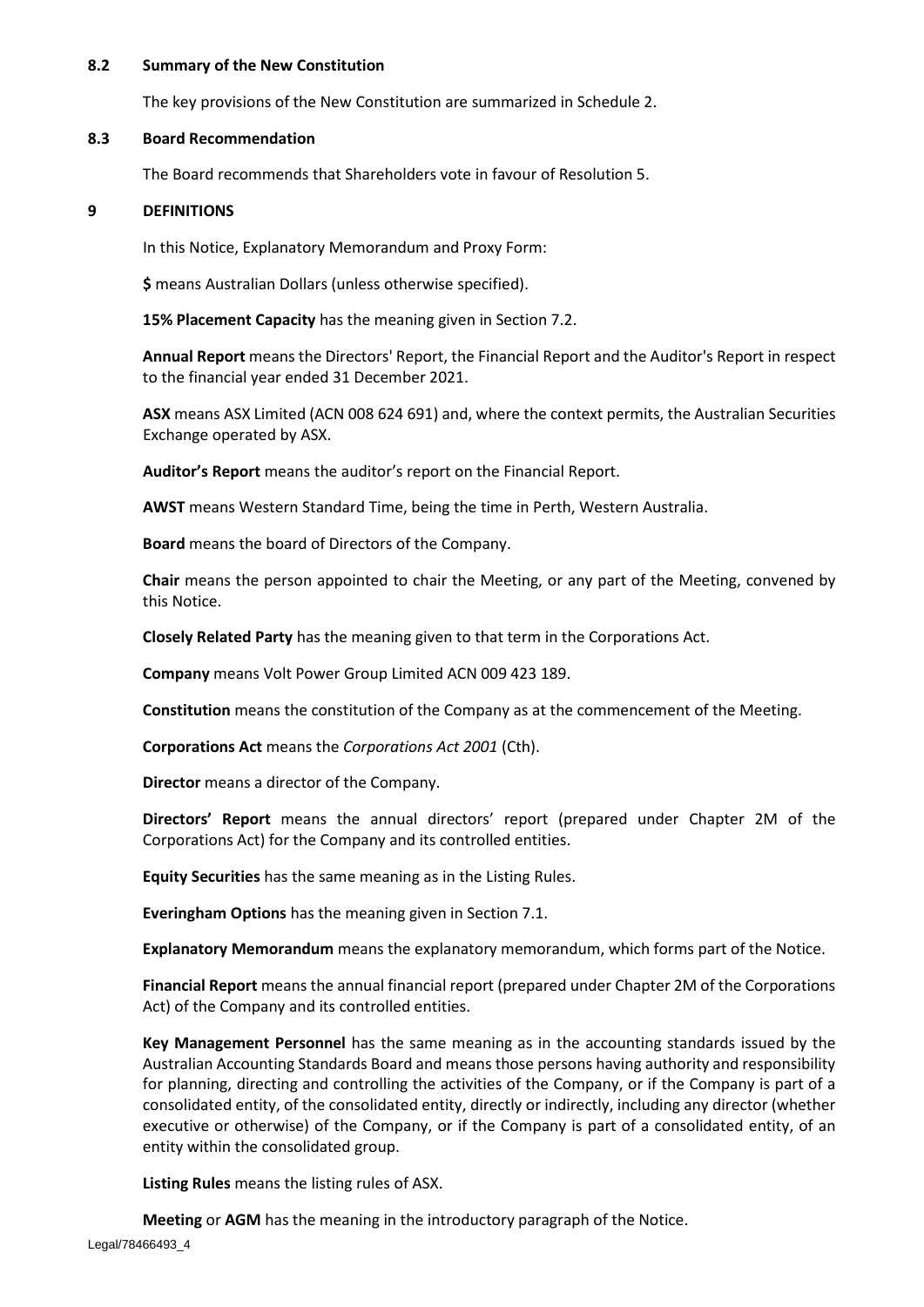**New Constitution** has the meaning given in Section [8.1.](#page-9-0)

**Notice** or **Notice of Meeting** means this notice of meeting, which comprises of the notice, agenda, Explanatory Memorandum and Proxy Form.

**Option** means an option which entitles the holder to subscribe for 1 Share.

**Proxy Form** means the proxy form attached to the Notice.

**Remuneration Report** means the remuneration report of the Company contained in the Directors' Report.

**Resolution** means a resolution contained in this Notice.

**Section** means a section contained in this Explanatory Memorandum.

**Share** means a fully paid ordinary share in the capital of the Company.

**Schedule** means a schedule to this Notice.

**Shareholder** means a holder of one or more Shares.

**Spill Resolution** has the meaning given in Section [4.2.](#page-6-0)

**Strike** has the meaning given in Section [4.2.](#page-6-0)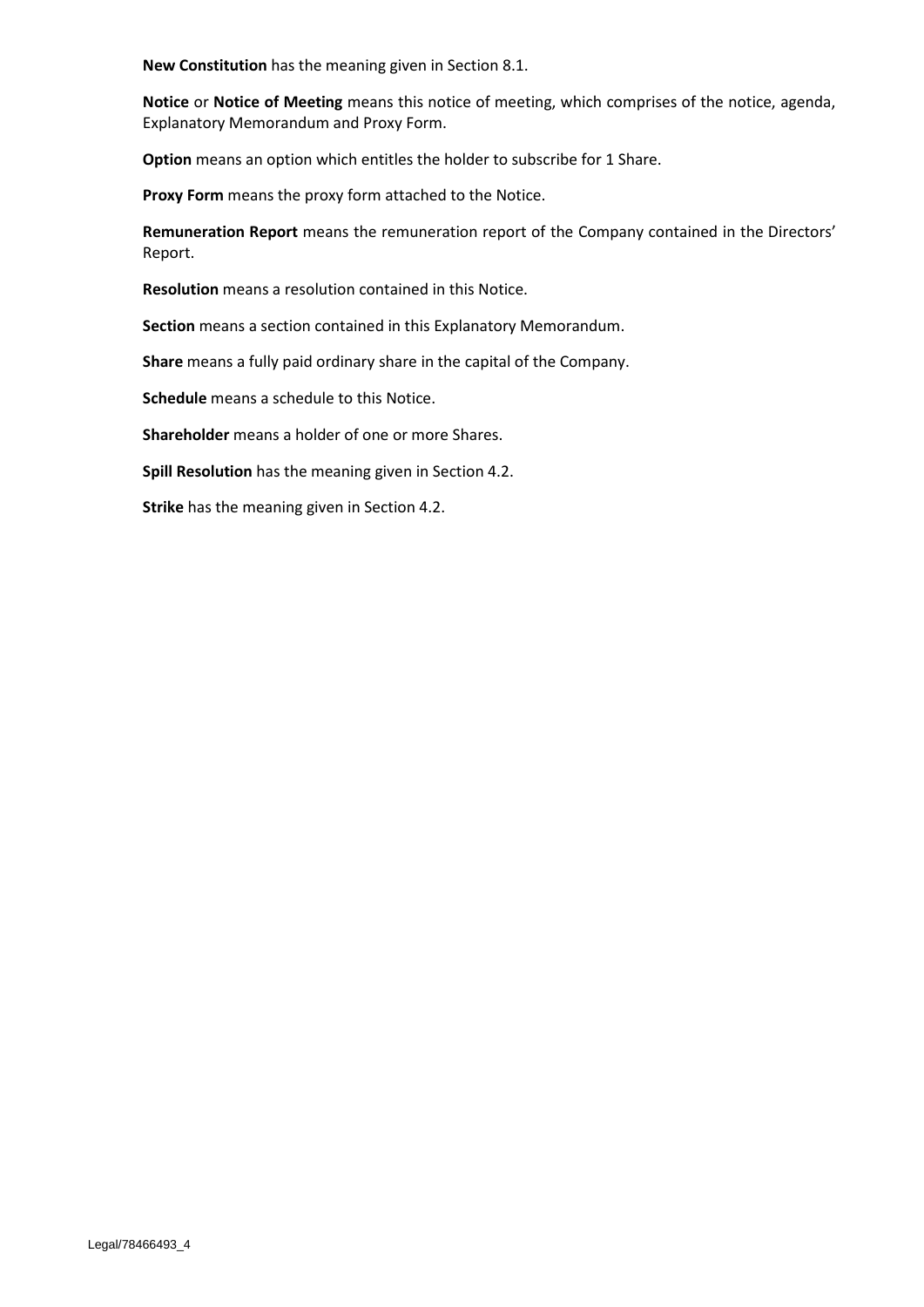<span id="page-12-0"></span>

| <b>Tranche 1</b> |  |
|------------------|--|
|------------------|--|

| Number of Everingham      | 60,000,000                                                         |
|---------------------------|--------------------------------------------------------------------|
| Options                   |                                                                    |
| Exercise Price per        | \$0.00402                                                          |
| <b>Everingham Option</b>  |                                                                    |
| <b>Expiry Date</b>        | 11 April 2024                                                      |
| <b>Exercise Condition</b> | The Everingham Options will vest upon Mr Paul Everingham (the      |
|                           | Option Holder) having maintained his position as a Director of the |
|                           | Company for the first 6 months after the Issue Date.               |

## **Tranche 2**

| Number of Everingham       | 60,000,000                                                                                                                                  |  |  |
|----------------------------|---------------------------------------------------------------------------------------------------------------------------------------------|--|--|
| Options                    |                                                                                                                                             |  |  |
| Exercise Price per         | \$0.00429                                                                                                                                   |  |  |
| <b>Everingham Option</b>   |                                                                                                                                             |  |  |
| <b>Expiry Date</b>         | 11 April 2025                                                                                                                               |  |  |
| <b>Exercise Conditions</b> | The Everingham Options will vest upon satisfaction of the following<br>conditions prior to the Expiry Date:                                 |  |  |
|                            | the Option Holder having maintained his position as a Director<br>1.<br>of the Company for the first 12 months after the Issue Date;<br>and |  |  |
|                            | commencement of first construction works activity on a<br>2.<br>construction site pursuant to the First ATEN EPC Contract.                  |  |  |

## **Tranche 3**

| Number of Everingham       | 60,000,000                                                                                                                            |  |  |
|----------------------------|---------------------------------------------------------------------------------------------------------------------------------------|--|--|
| Options                    |                                                                                                                                       |  |  |
| Exercise Price per         | \$0.00450                                                                                                                             |  |  |
| <b>Everingham Option</b>   |                                                                                                                                       |  |  |
| <b>Expiry Date</b>         | 11 April 2026                                                                                                                         |  |  |
| <b>Exercise Conditions</b> | The Everingham Options will vest upon satisfaction of the following<br>conditions prior to the Expiry Date:                           |  |  |
|                            | the Option Holder having maintained his position as a Director<br>of the Company for the first 12 months after the Issue Date;<br>and |  |  |
|                            | the 180-day VWAP being equal to or greater than \$0.006 prior<br>2.<br>to the Expiry Date.                                            |  |  |

## In these Terms:

**Exercise Conditions** means the applicable exercise conditions specified in the relevant table above for the relevant tranche of Everingham Options;

**Exercise Period** means, for an Everingham Option, the period commencing on the earliest to occur of when the Everingham Option:

- a) vests upon the satisfaction of the relevant Exercise Conditions; or
- b) is otherwise deemed to vest pursuant to these Terms; or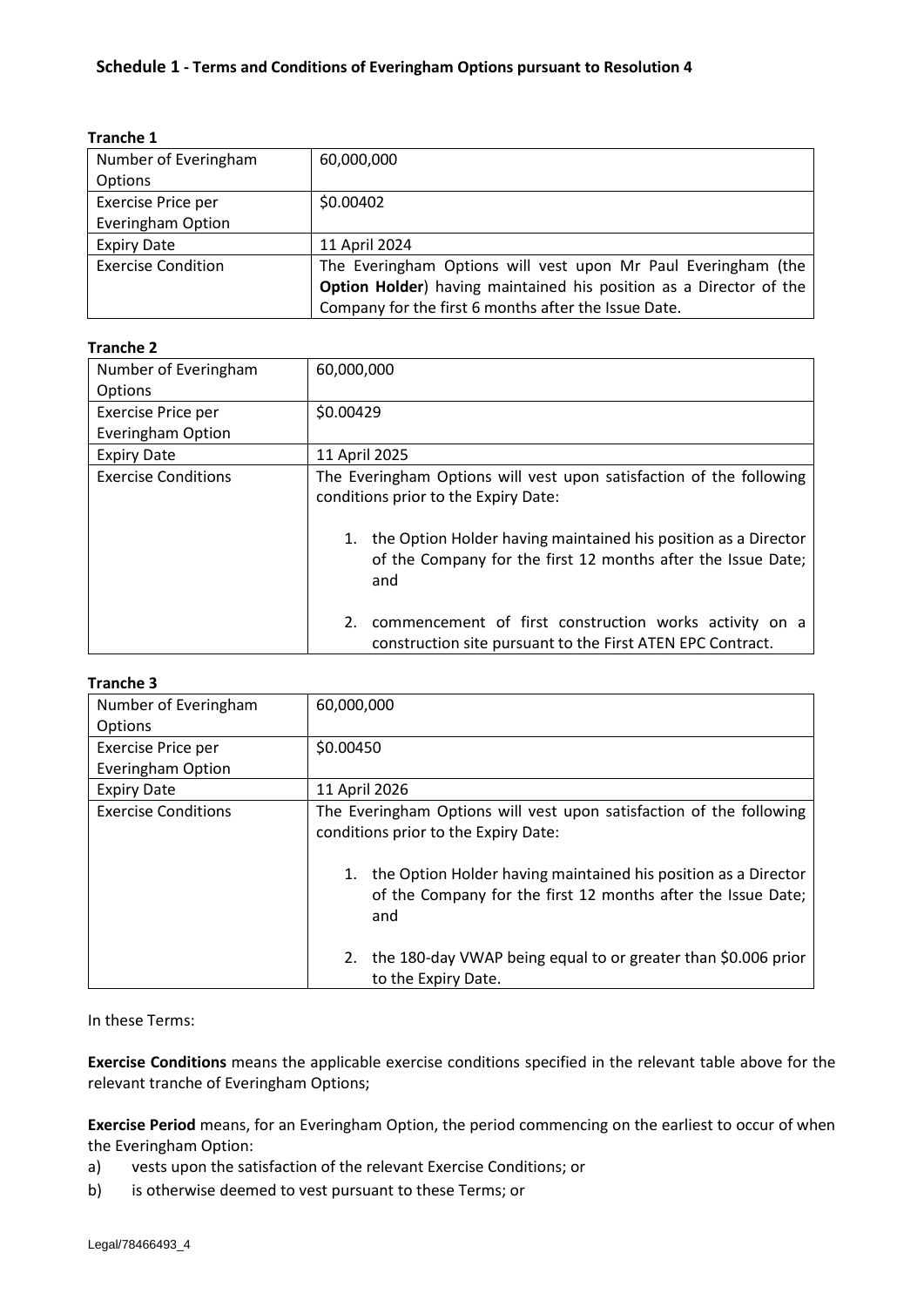c) becomes exercisable due to the death of the Option Holder, the Option Holder becoming Permanently Disabled or the application of a discretion of the Company's Board to permit such exercise,

and ending on the relevant Expiry Date, or (if applicable) such earlier time as the Everingham Option ceases to be exercisable pursuant to:

- d) paragraph [2;](#page-13-0) or
- e) after the death of the Option Holder, the Option Holder becoming Permanently Disabled or the application of a discretion of the Company's Board to permit such exercise;

**Exercise Price** means the relevant exercise price specified in the relevant table above for the relevant tranche of Everingham Options (subject to paragraphs [13](#page-17-0) and [14](#page-18-0) below);

**Expiry Date** means the applicable expiry date for a tranche of Everingham Options specified in the relevant table above;

First ATEN EPC Contract means the first engineering, procurement and construction contract which is entered into after the Issue Date which utilises the ATEN (Accretive Thermal Energy Node) waste heat to power technology developed by the Company for one or more sites located in Australia, regardless of the parties to that contract;

**Issue Date** means the date on which the Company issues the relevant tranche of Everingham Options; and

a **month** means a period commencing at the beginning of a day of one of the 12 months of the year and ending immediately before the beginning of the corresponding day of the next month or, if there is no such day, ending at the expiration of the next month;

## <span id="page-13-1"></span>**1. Exercise Period and lapse of Everingham Options**

Subject to the remainder of this paragraph [1](#page-13-1) and subject to paragraph [2,](#page-13-0) the Everingham Options are only exercisable during the Exercise Period.

Everingham Options will automatically lapse immediately and all rights in respect of those Everingham Options will thereupon be lost if:

- (a) the relevant Expiry Date has passed;
- (b) paragraph [2](#page-13-0)[\(a\)\(i\)](#page-13-2) apples;
- (c) the relevant deadline provided in paragraph [2](#page-13-0)[\(a\)\(ii\)](#page-14-0) has passed; or
- (d) paragraph [2](#page-13-0)[\(b\)](#page-14-1) applies;

whichever is earliest.

## <span id="page-13-0"></span>**2. Cessation of employment**

Subject to compliance with the ASX Listing Rules and the applicable law (including the *Corporations Act 2001* (Cth) (**Corporations Act**)):

- <span id="page-13-2"></span>(a) if the Option Holder ceases employment with the Company due to resignation, redundancy, retirement from the workforce or termination by the Company other than dismissal for cause detailed in paragraph [2](#page-13-0)[\(b\):](#page-14-1)
	- (i) unless otherwise determined by the Company's Board, all Everingham Options for which the Exercise Conditions have not been satisfied will automatically lapse immediately upon such cessation of employment and all rights in respect of those Everingham Options will thereupon be lost; and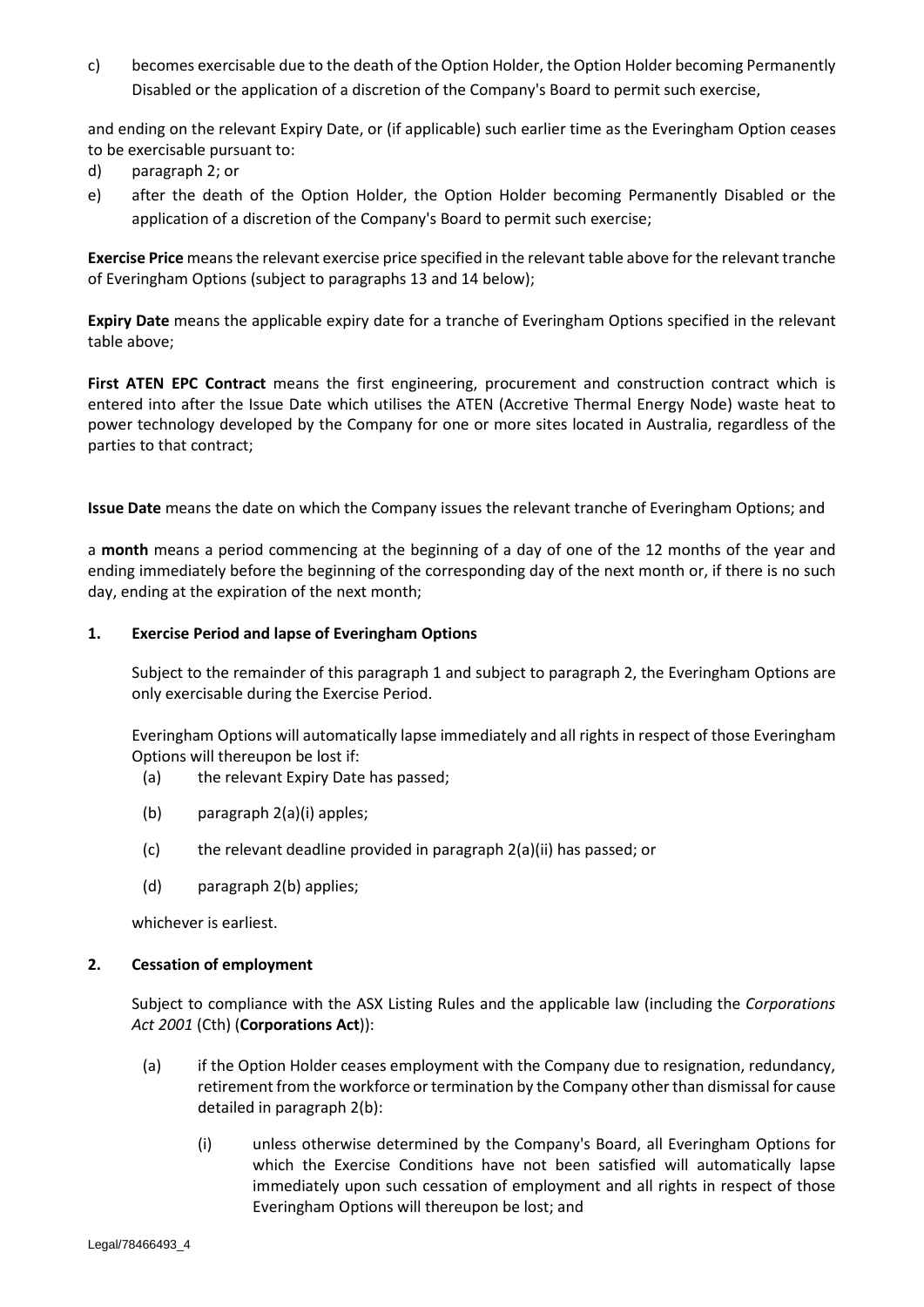- <span id="page-14-0"></span>(ii) all Everingham Options for which the Exercise Conditions have been satisfied will be exercisable for the lesser of the time remaining until the Expiry Date or 60 days after such cessation of employment, after which the Everingham Options will automatically lapse immediately and all rights in respect of those Everingham Options will thereupon be lost; and
- (b) if the Option Holder ceases employment with the Company due to dismissal by the Company for cause, including but not limited to, serious or persistent breach of the Option Holder's employment agreement, fraudulent or dishonest conduct, any criminal offence which involves fraud or dishonesty, any wrongful or negligent act or omission which results in substantial liability, or serious or gross misconduct, all Everingham Options (regardless of whether the Exercise Conditions have been satisfied or not) will automatically lapse immediately upon such cessation of employment and all rights in respect of those Everingham Options will thereupon be lost.

## **3. No Official Quotation of Everingham Options**

<span id="page-14-1"></span>The Company will not seek official quotation of the Everingham Options.

## **4. Entitlement**

- (a) Each Everingham Option entitles the Option Holder to subscribe for one Share upon exercise of such Everingham Option during the Exercise Period.
- (b) The Everingham Options do not confer any:
	- (i) right to vote, except as otherwise required by applicable law;
	- (ii) entitlement to a dividend, whether fixed or at the discretion of the directors;
	- (iii) right to a return of capital, whether in a winding up, upon a reduction of capital or otherwise; or
	- (iv) right to participate in the surplus profit or assets of the Company upon a winding up.

## <span id="page-14-2"></span>**5. Notice of Exercise**

The Everingham Options may be exercised by the Option Holder giving to the Company at any time during the Exercise Period:

- <span id="page-14-4"></span>(a) a written notice of exercise which specifies the number of Everingham Options being exercised and is substantially in the form set out in Schedule 1 of the Scheme (or in such other form as is acceptable to the Company);
- (b) each certificate for the Everingham Options or, if any such certificate for the Everingham Options has been lost, mutilated or destroyed, a declaration to that effect, accompanied by an indemnity in favour of the Company against any loss, costs or expenses which might be incurred by the Company as a consequence of its relying on the declaration that the certificate has been lost, mutilated or destroyed;
- <span id="page-14-3"></span>(c) the Option Holder may nominate a nominee (to whom Shares may be legally offered and issued without a prospectus or other disclosure document) to receive the Shares to be issued pursuant to the exercise of Everingham Options; and
- (d) except to the extent of usage of the Cashless Exercise Facility in paragrap[h 6,](#page-15-0) payment of the Exercise Price for each Everingham Option being exercised,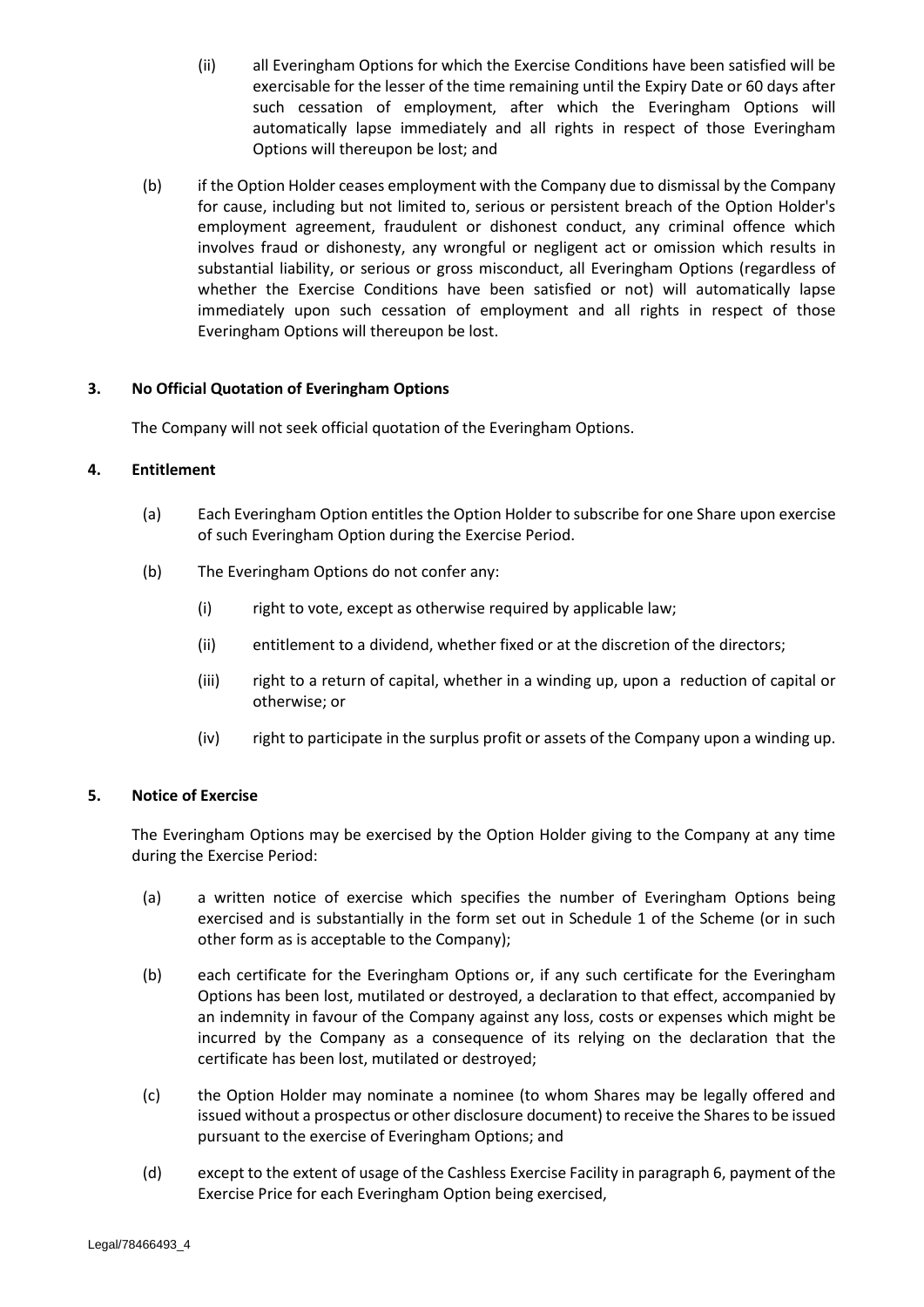## (together, the **Exercise Notice**).

Any Exercise Notice in respect of an Everingham Option received by the Company will be deemed to be a notice of the exercise of that Everingham Option as at the date of receipt by the Company of all components of the Exercise Notice.

Following the exercise of Everingham Options the exercised Everingham Options will automatically lapse.

## <span id="page-15-0"></span>**6. Cashless Exercise of Everingham Options**

Subject to the remainder of this paragrap[h 6,](#page-15-0) the Option Holder may elect to pay the Exercise Price for one or more Everingham Options by setting off the total Exercise Price against the number of Shares which they are entitled to receive upon exercise (**Cashless Exercise Facility**). By using the Cashless Exercise Facility, the Option Holder (or, if applicable, the Option Holder's nominee pursuant to paragraph [5](#page-14-2)[\(c\)](#page-14-3) who is acceptable to the Company) will receive Shares to the value of the surplus after the Exercise Price has been set off.

If the Option Holder elects to use the Cashless Exercise Facility, the Option Holder (or, if applicable, the Option Holder's nominee pursuant to paragraph [5](#page-14-2)[\(c\)](#page-14-3) who is acceptable to the Company) will only be issued a number of Shares (rounded down to the nearest whole number) equal in value to the difference between the total Exercise Price otherwise payable for the relevant Everingham Options on the Everingham Options being exercised and the then market value of the Shares at the time of exercise calculated in accordance with the following formula:

## $S = O \times (MSP - EP)$ **MSP**

Where:

S = Number of Shares to be issued on exercise of the Everingham Options

O = Number of Everingham Options being exercised

MSP = Market value of the Shares calculated using the volume weighted average market price (as defined in the ASX Listing Rules) of the Shares on ASX for the 30 trading days immediately prior to (and excluding) the date of receipt by the Company of all components of the Exercise Notice

## EP = Exercise Price

If the difference between the total Exercise Price otherwise payable for the Everingham Options on the Everingham Options being exercised and the then market value of the Shares at the time of exercise (calculated in accordance with the above) is zero or negative, then the Option Holder will not be entitled to use the Cashless Exercise Facility.

## **7. Shares Issued on Exercise**

Shares issued on exercise of Everingham Options will, from the time of their issue, rank equally with the then issued Shares.

## <span id="page-15-2"></span><span id="page-15-1"></span>**8. Takeover Provisions**

(a) The Option Holder shall give prior notification to the Company in writing if the Option Holder considers that the exercise of Everingham Options may or will result in the contravention of section 606 of the Corporations Act, failing which the Company shall be entitled to assume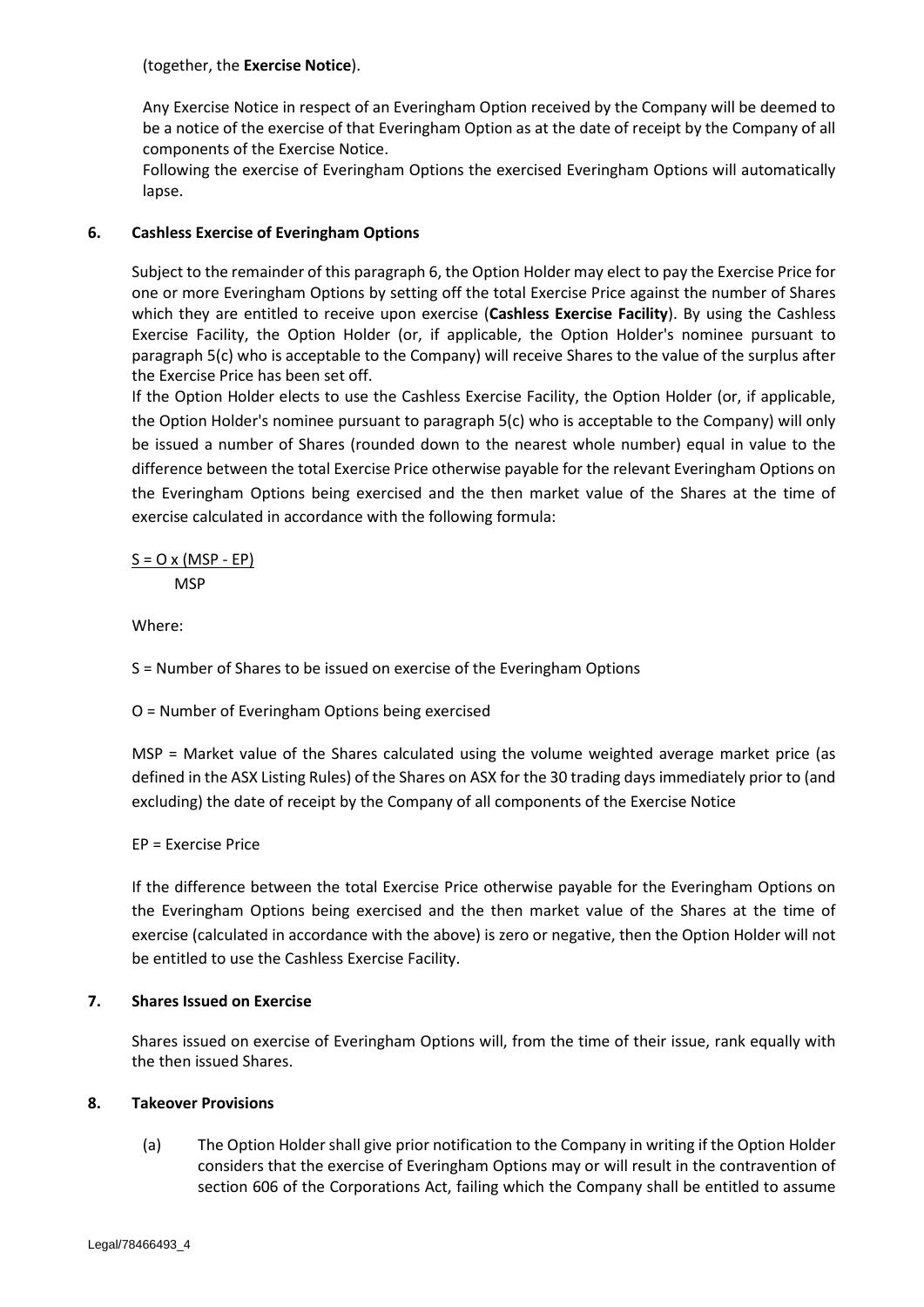that the exercise of all or any of the Everingham Options will not result in any person or entity being in contravention of section 606.

- <span id="page-16-0"></span>(b) The Company may (but is not obliged to), by written notice, request the Option Holder to give notification to the Company in writing within two Business Days if the Company considers that the exercise of Everingham Options may or will result in the contravention of section 606 of the Corporations Act. If the Option Holder does not give notification to the Company that it considers the exercise of Everingham Options may or will result in the contravention of section 606 of the Corporations Act, within two Business Days of receipt of such request, then the Company shall be entitled to assume that the exercise of Everingham Options will not result in any person or entity being in contravention of section 606 of the Corporations Act.
- (c) If the Option Holder notifies the Company (in accordance with paragraph [8](#page-15-1)[\(a\)](#page-15-2) or [8](#page-15-1)[\(b\)\)](#page-16-0) or the Company determines that an exercise of Everingham Options would or may result in the Option Holder (or any other person or entity) being in contravention of section 606 of the Corporations Act then, in respect of that number of Everingham Options the exercise of which would or may result in the Option Holder (or any other person or entity) being in contravention of section 606 of the Corporations Act, subject to paragrap[h 8](#page-15-1)[\(d\):](#page-16-1)
	- (i) the obligation of the Company to issue Shares (and take any other actions) pursuant to the exercise of the Everingham Options shall be deemed to have been deferred until such time or times thereafter that the issue of the relevant Shares would not result in a contravention of section 606 of the Corporations Act; and
	- (ii) if requested by the Option Holder, the Company must seek to obtain the approval of the holders of Shares (**Shareholders**) for the exercise of the affected Everingham Options, pursuant to a resolution under item 7 of section 611 of the Corporations Act.
- <span id="page-16-1"></span>(d) If, on the day which is six months after the exercise (pursuant to paragraph [5\)](#page-14-2) of Everingham Options, the issue of part or all of the relevant Shares pursuant to the exercise of such Everingham Options still would or may (in the Company's reasonable option) result in a contravention of section 606 of the Corporations Act, then:
	- (i) that exercise is retracted only in relation to the affected Everingham Options the exercise of which would or may result in the Option Holder (or any other person or entity) being in contravention of section 606 of the Corporations Act;
	- (ii) the Company is not obliged to take the actions provided in paragraphs [9](#page-16-2) or [10](#page-17-1) (or otherwise) for that retracted exercise of those affected Everingham Options;
	- (iii) those affected Everingham Options are deemed to not have been exercised and will continue to be subject to these Terms; and
	- (iv) the Company and the Option Holder will take all relevant actions to reverse any steps taken pursuant to paragraph [5](#page-14-2) for those affected Everingham Options only.

## <span id="page-16-2"></span>**9. Official Quotation of Shares on Exercise**

Application will be made by the Company to ASX for official quotation of the Shares issued following the exercise of the Everingham Options.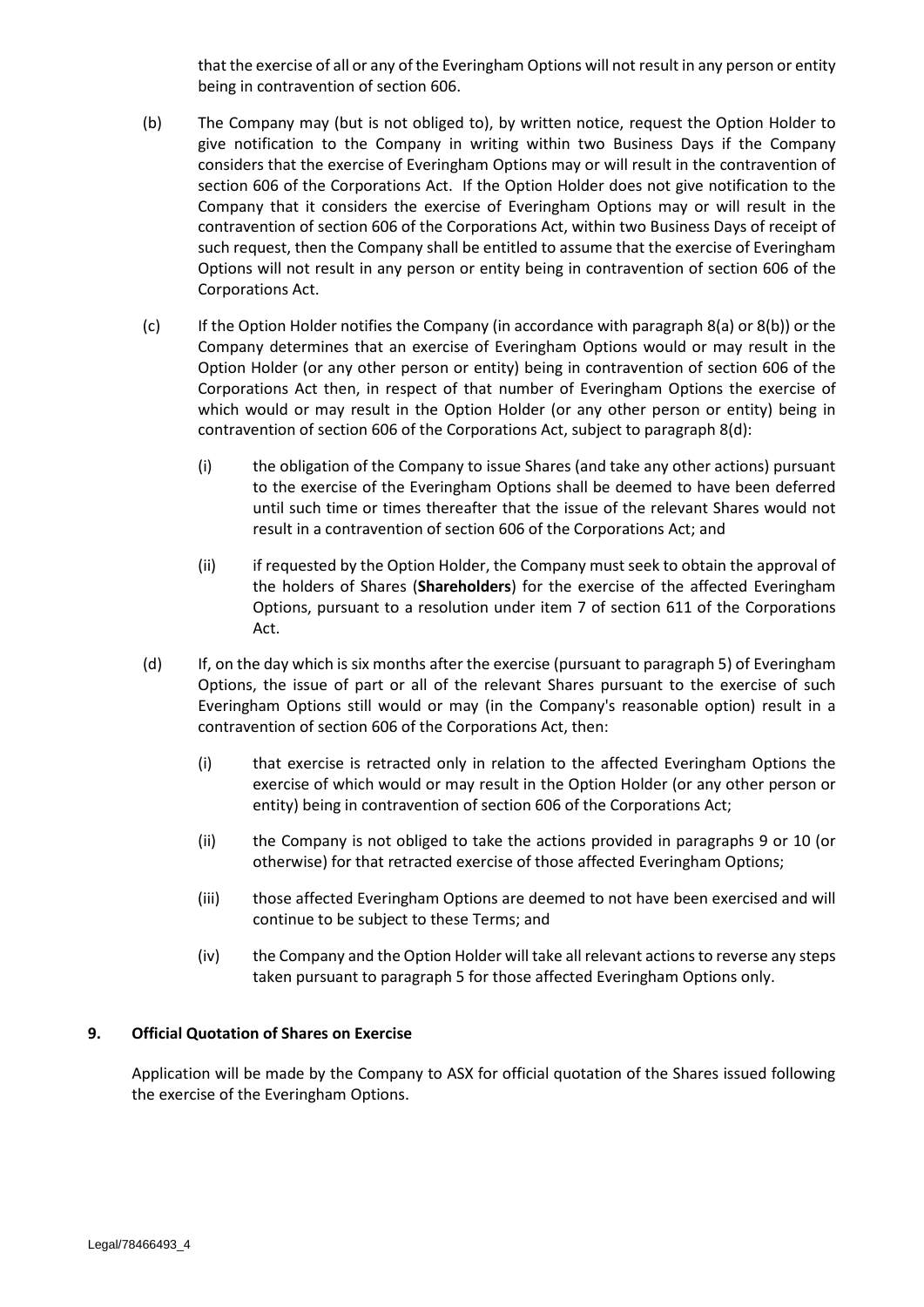## <span id="page-17-1"></span>**10. Timing of issue of Shares**

Subject to compliance with the ASX Listing Rules and the applicable law (including the Corporations Act) and subject to paragraph [8](#page-15-1) and the remainder of this paragraph [10,](#page-17-1) within 5 business days after the receipt by the Company, in accordance with paragraph [5,](#page-14-2) of:

- (a) a written notice of exercise of relevant Everingham Options pursuant to paragraph [5](#page-14-2)[\(a\);](#page-14-4)
- (b) each certificate for the relevant Everingham Options (if any); and
- (c) (except to the extent of usage of the Cashless Exercise Facility in paragraph [6\)](#page-15-0) payment of the Exercise Price for each Everingham Option being exercised,

the Company will allot and issue the Shares pursuant to the exercise of the relevant Everingham Options and will (if necessary to ensure that an offer for sale of the Shares pursuant to the exercise of the Everingham Options does not require disclosure to investors), at the same time, issue a cleansing notice under section 708A(5) of the Corporations Act.

If the Company is not then permitted to issue a cleansing notice under section 708A(5) of the Corporations Act, if necessary to ensure that an offer for sale of the Shares pursuant to the exercise of the Everingham Options does not require disclosure to investors, the Company must either:

- (a) issue a prospectus on the date that the Shares are issued under this paragraph [10](#page-17-1) (in which case the date for issuing those Shares may be extended to not more than 25 Business Days after the receipt by the Company of all components of the Exercise Notice, to allow the Company time to prepare that prospectus); or
- (b) issue a prospectus before the date that the Shares are issued under paragraph a) immediately above, provided that offers under that prospectus must still be open for acceptance on the date when those Shares are issued,

in accordance with the requirements of section 708A(11) of the Corporations Act.

## **11. Participation in new issues**

There are no participation rights or entitlements inherent in the Everingham Options and the Option Holder will not be entitled to participate in new issues of capital offered to Shareholders during the currency of the Everingham Options, such as bonus issues or entitlement issues.

## **12. Adjustment for bonus issues of Shares**

If the Company makes a bonus issue of Shares or other securities to existing Shareholders (other than an issue in lieu of, or in satisfaction of, dividends or by way of dividend reinvestment):

- (a) the number of Shares which must be issued on the exercise of an Everingham Option will be increased by the number of Shares which the Option Holder would have received if the Option Holder had exercised the Everingham Option before the record date for the bonus issue; and
- (b) no change will be made to the Exercise Price.

## <span id="page-17-0"></span>**13. Adjustment for Rights Issue**

If the Company makes an issue of Shares pro rata (except a bonus issue) to existing Shareholders (other than an issue in lieu or in satisfaction of dividends or by way of dividend reinvestment) the Exercise Price of an Everingham Option will be reduced according to the following formula: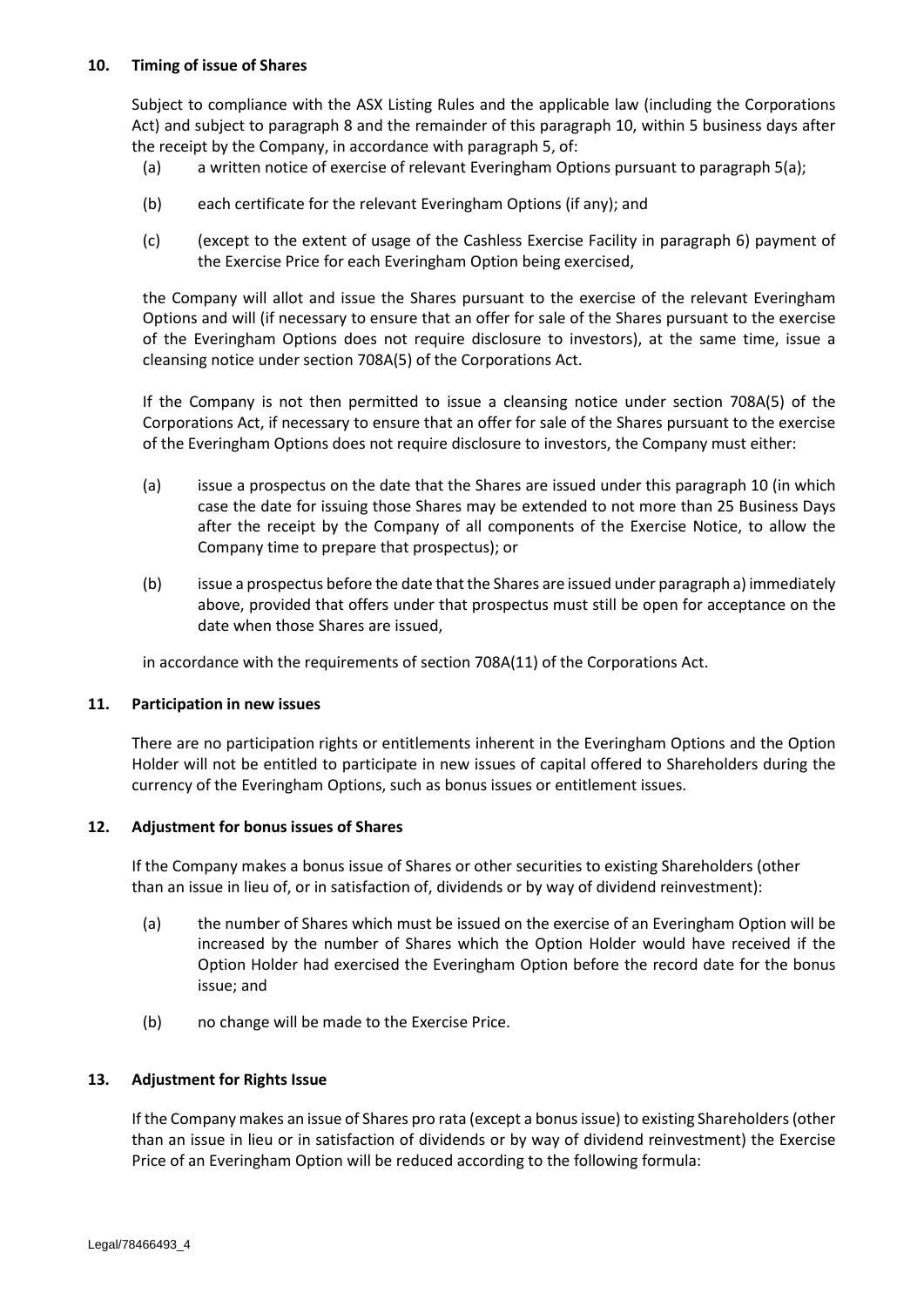New Exercise Price =  $\ddot{O} - \frac{E[P-(S+D)]}{V}$  $O - \frac{E[P - (S + D)}{N + 1}$ 

$$
\frac{(b+D)}{N+1}
$$

- O = the old Exercise Price of the Everingham Option.
- E = the number of underlying Shares into which one Everingham Option is exercisable.
- P = volume weighted average market price (as defined in the Listing Rules) per Share during the 5 trading days ending on the day before the ex-rights date or exentitlements date.
- S = the subscription price of a Share under the pro rata issue.
- $D =$  the dividend due but not yet paid on the existing underlying Shares (except those to be issued under the pro rata issue).
- $N =$  the number of Shares with rights or entitlements that must be held to receive a right to one new Share.

## <span id="page-18-0"></span>**14. Adjustments for Reorganisation**

If there is any reorganisation of the issued share capital of the Company, the rights of the Option Holder will, be varied to the extent necessary to comply with the Listing Rules which apply to the reorganisation at the time of the reorganisation.

## **15. Everingham Options Not Transferable**

The Everingham Options are non-transferable.

## **16. Amendments**

Subject to compliance with the ASX Listing Rules and applicable law (including the Corporations Act), any amendment to these Terms is subject to the agreement of the Option Holder and the Company. The directors' power in the Scheme to amend the rules set out in the Scheme is subject to the proviso that the rights or entitlements in respect of the Everingham Options granted before the date of amendment shall not be reduced or adversely affected without the prior written consent of the Option Holder.

## **17. Lodgement Instructions**

Payment should be made to the Company in Australian currency. The application for Shares on exercise of the Everingham Options with the appropriate remittance should be lodged with the Company's Company Secretary.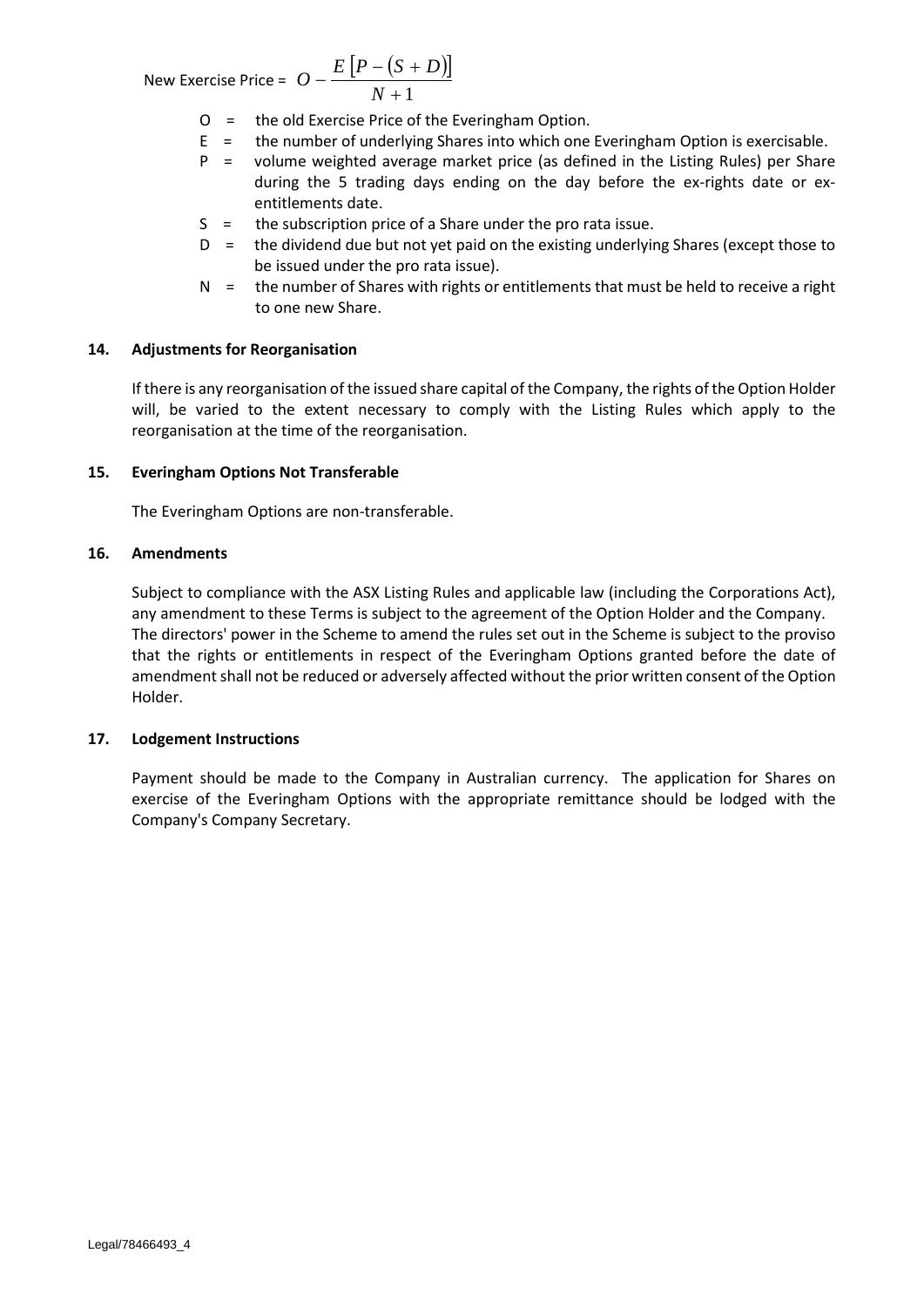## **1. Shares**

The issue of Shares and Options by the Company is under the control of the Directors, subject to the Corporations Act, Listing Rules and any rights attached to any special class of Shares.

## **2. Preference Shares**

The Corporations Act requires certain rights of preference shares to be either set out in the constitution or approved in general meeting by special resolution before preference shares are issued.

The New Constitution sets out a framework of rights for preference share issues from which the Board can determine to issue preference shares, without the need to obtain further Shareholder approval every time an allotment of preference shares is proposed. Schedule 6 to the New Constitution contains the framework as well as specific rights of preference shares as to the repayment of capital, requirements for redemption (if the preference shares are redeemable), participation in surplus assets and profits, voting rights and priority of payment of capital and dividends. Other specific terms, including the dividend amount, the redemption date (if applicable) and redemption amount (if applicable), would be set by the issuing resolution of the Directors.

## **3. Reductions of Capital**

The New Constitution is consistent with the Corporations Act requirements which must be satisfied by the Company in undertaking an alteration of capital.

## **4. Liens**

If the Company issues partly paid Shares and a call made on those shares is unpaid, the Company will have a lien over the shares on which the call is unpaid. The lien may be enforced by a sale of those shares. The powers of the Company in relation to calls, company payments, forfeiture and liens are set out in schedule 2 to the New Constitution.

## **5. Transfer of Shares**

The Company may participate in any clearing and settlement facility provided under the Corporations Act, the Listing Rules and the ASX Settlement & Transfer Corporation Pty Ltd (**ASTC**) Operating Rules. Transfers through ASTC are effected electronically in ASTC's Clearing House Electronic Sub register System (**CHESS**). For the purposes of the Company's participation in the CHESS, the Company may issue holding statements in lieu of share certificates. The Company will not charge any fee for registering a transfer of shares. The Directors may refuse to register a transfer of shares in the circumstances permitted or required under the Corporations Act and Listing Rules.

## **6. Proportional Takeovers**

A proportional takeover bid is one in which the offer or offers only to buy a specified proportion of each Shareholders' shares.

The New Constitution provides for Shareholder approval of any proportional takeover bid for the shares. Subject to the Listing Rules and ASTC Operating Rules, the provisions require the Directors to refuse to register any transfer of shares made in acceptance of a proportional takeover offer until the requisite Shareholder approval has been obtained.

A proportional takeover bid may result in control of the Company changing without Shareholders having the opportunity to dispose of all their Shares. By making a partial bid, a bidder can obtain practical control of the Company by acquiring less than a majority interest. Shareholders are exposed to the risk of being left as a minority in the Company and the risk of the bidder being able to acquire control of the Company without payment of an adequate control premium. The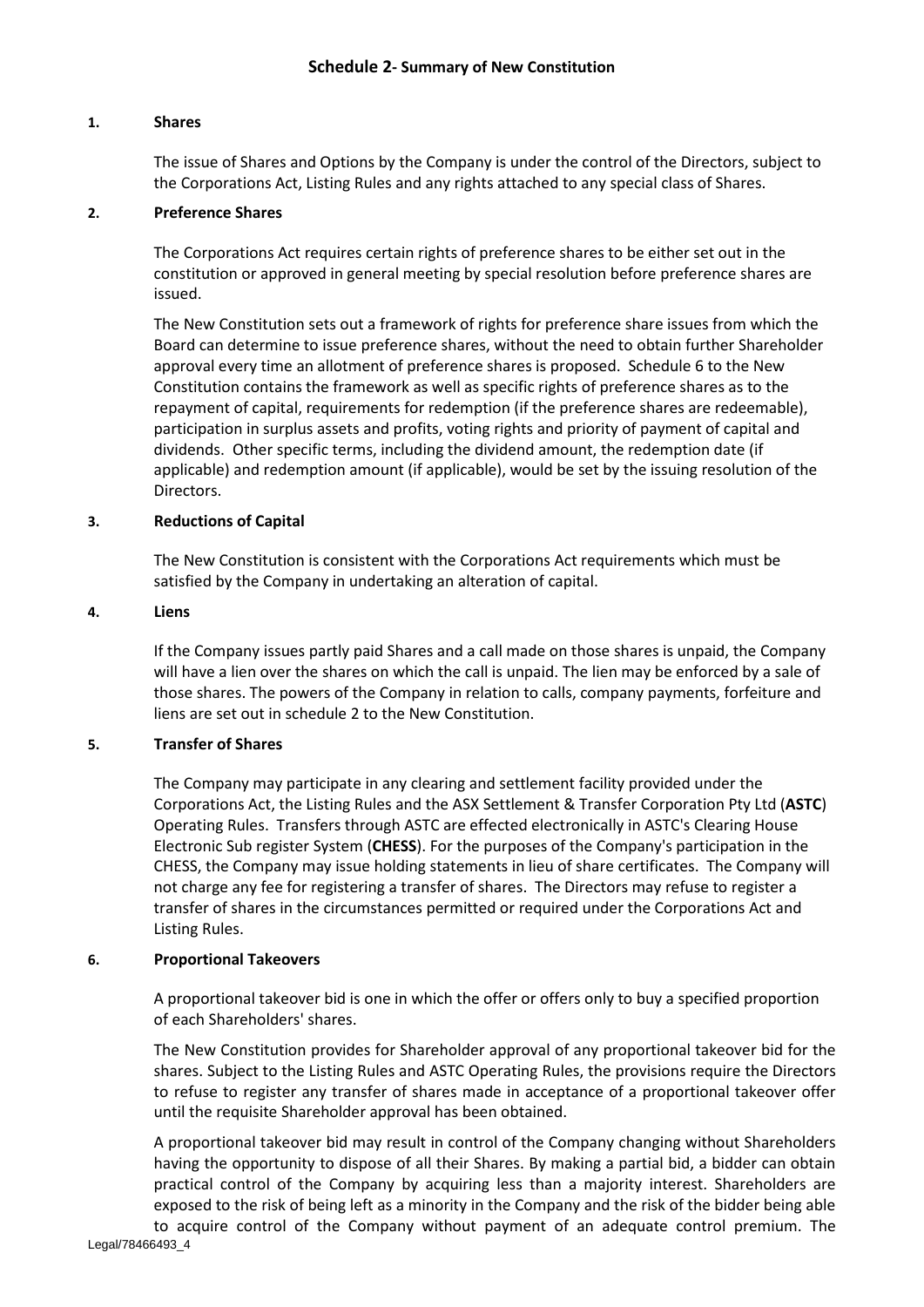proportional takeover provisions allow Shareholders to decide whether a proportional takeover bid is acceptable in principle, and assist in ensuring that any partial bid is appropriately priced.

At the date of this Notice, no Director is aware of any proposal by any person to acquire, or to increase the extent of, a substantial interest in the Company.

The perceived advantages of including proportional takeover provisions in a constitution are that such provisions may:

- (i) enhance the bargaining power of Directors in connection with any potential sale of the Company;
- (ii) improve corporate management by eliminating the possible threat of a hostile takeover through longer term planning;
- (iii) make it easier for Directors to discharge their fiduciary and statutory duties to the Company and its Shareholders to advise and guide in the event of a proportional bid occurring; and
- (iv) strengthen the position of Shareholders of the Company in the event of a takeover, assuming the takeover will result in a sharing of wealth between the offeror and Shareholders, as the more cohesive Shareholders are in determining their response the stronger they are. A requirement for approval can force Shareholders to act in a more cohesive manner. Where Shareholders know that a bid will only be successful if a specified majority of Shareholders accept the offer, they have less to fear by not tendering to any offer which they think is too low.

The perceived disadvantages of including proportional takeover provisions in a constitution include the following:

- (v) a vote on approval of a specific bid suffers from a bias in favour of the incumbent Board;
- (vi) the provisions are inconsistent with the principle that a share in a public company should be transferable without the consent of other Shareholders; and
- (vii) a Shareholder may lack a sufficient financial interest in any particular company to have an incentive to determine whether the proposal is appropriate.

To comply with the Corporations Act, the proportional takeover provisions must be renewed by Shareholders in general meeting at least every 3 years to remain in place.

While the proportional takeover provisions were in effect under the existing Constitution, there were no proportional takeover bids for the Company. Therefore, there has been no example against which to review the advantages or disadvantages of the provisions for the Directors and the Shareholders, respectively, during this period.

The proportional takeover provisions are contained in schedule 5 to the New Constitution.

## **7. Alterations of share capital**

Shares may be converted or cancelled with Shareholder approval and the Company's share capital may be reduced in accordance with the requirements of the Corporations Act and the Listing Rules.

If a reduction of capital occurs by way of a distribution of shares or other securities in another body corporate, Shareholders (i) are deemed to have agreed to be members of and bound by the constitution of that body corporate, (ii) appoint the Company and its directors to execute any transfers to give effect to the distribution of shares or other securities and (iii) any binding instructions or notification given to the Company are deemed to be binding instructions or notifications to the other body corporate. The Company also has the discretion to not distribute the shares or other securities in the other body corporate and instead make a cash payment if the distribution would be illegal, give rise to unmarketable parcels or be unreasonable having regarding to the number, value and/or the legal requirements of distributions to Shareholders in particular overseas jurisdictions.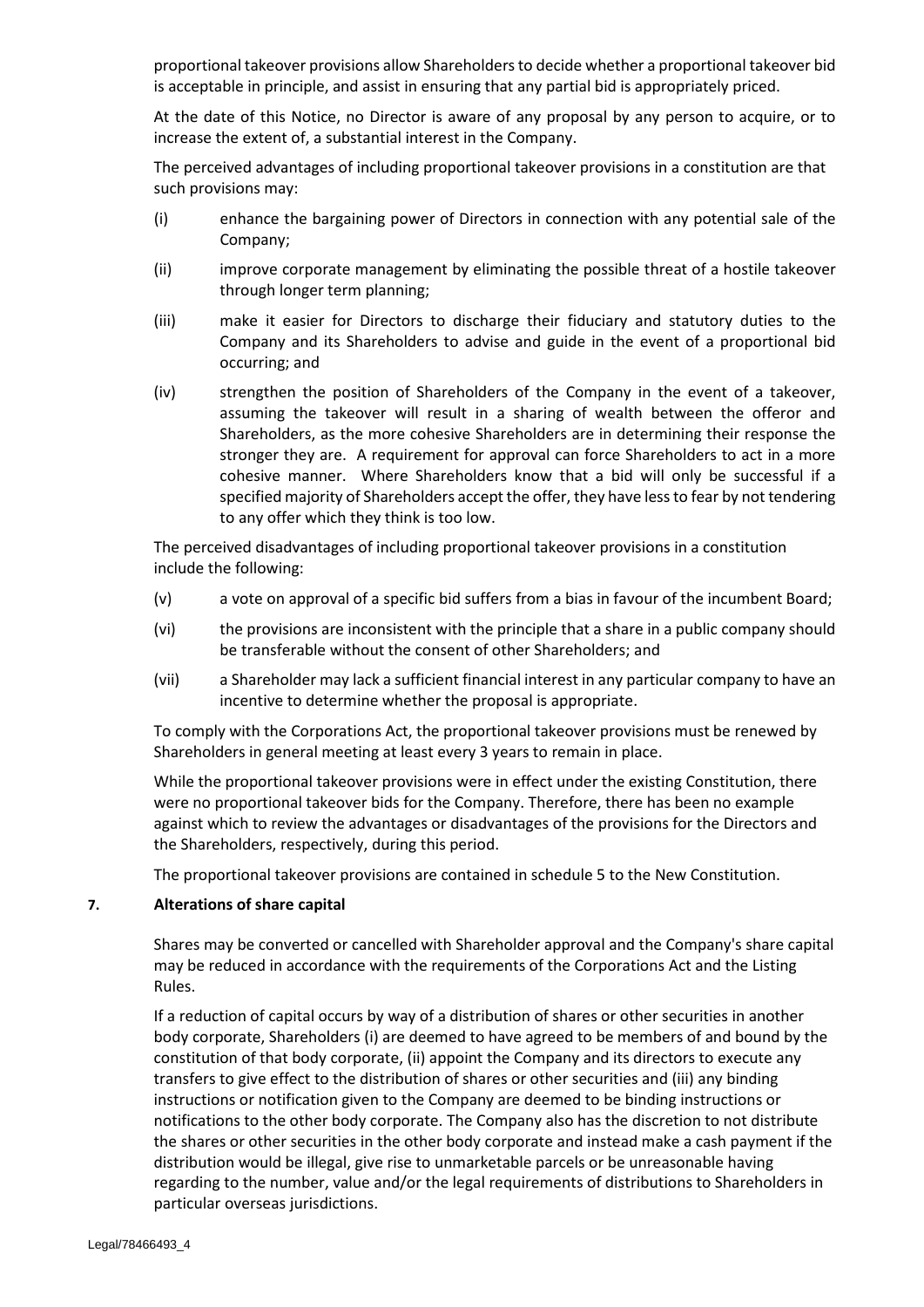## **8. Buy Backs**

The Company may buy back shares in itself on terms and at such times determined by the Directors.

## **9. Disposal of less than a Marketable Parcel**

For the sake of avoiding excessive administration costs, the New Constitution contains provisions enabling the Company to procure the disposal of Shares where the Shareholder holds less than a marketable parcel of shares within the meaning of the Listing Rules (being a parcel of shares with a market value of less than \$500). To invoke this procedure, the Directors must first give notice to the relevant Shareholder holding less than a marketable parcel of shares, who may then elect not to have his or her shares sold by notifying the Directors.

The provisions relating to unmarketable parcel are contained in schedule 4 to the New Constitution.

## **10. Variation of class rights**

Class rights attaching to a particular class of shares may be varied or cancelled with the consent in writing of holders of 75% of the shares in that class or by a special resolution of the holders of shares in that class.

## **11. Meetings of Shareholders**

The Directors may call a meeting of Shareholders whenever they think fit. Shareholders may call a meeting as provided by the Corporations Act. The New Constitution contains provisions prescribing the content requirements of notices of meetings of Shareholders and all Shareholders are entitled to a notice of meeting. Consistent with the Corporations Act, a meeting may be held in two or more places linked together by audio-visual communication devices. A quorum for a meeting of Shareholders is 2 eligible voters.

The Company will hold annual general meetings in accordance with the Corporations Act and the Listing Rules.

## **12. Virtual Meetings**

A meeting of Shareholders may be held virtually using any technology that gives Shareholders as a whole a reasonable opportunity to participate in the meeting.

## **13. Voting of Shareholders**

Resolutions of Shareholders will be decided by a show of hands unless a poll is demanded. On a show of hands each eligible voter present has one vote. On a poll each eligible Shareholder has one vote for each fully paid share held and a fraction of a vote for each partly paid share determined by the amount paid up on that share.

## **14. Direct Voting**

The Directors may determine that Shareholders may cast votes to which they are entitled on any or all of the resolutions (including any special resolution) proposed to be considered at, and specified in the notice convening, a meeting of Shareholders, by direct vote. Direct voting is a mechanism by which Shareholders can vote directly on resolutions which are to be determined by poll. Votes cast by direct vote by a Shareholder are taken to have been cast on the poll as if the Shareholder had cast the votes on the poll at the meeting. In order for direct voting to be available, directors must elect that votes can be cast via direct vote for all or any resolutions and determine the manner appropriate for the casting of direct votes. If such a determination is made by the directors, the notice of meeting will include information on the application of direct voting.

#### **15. Proxies**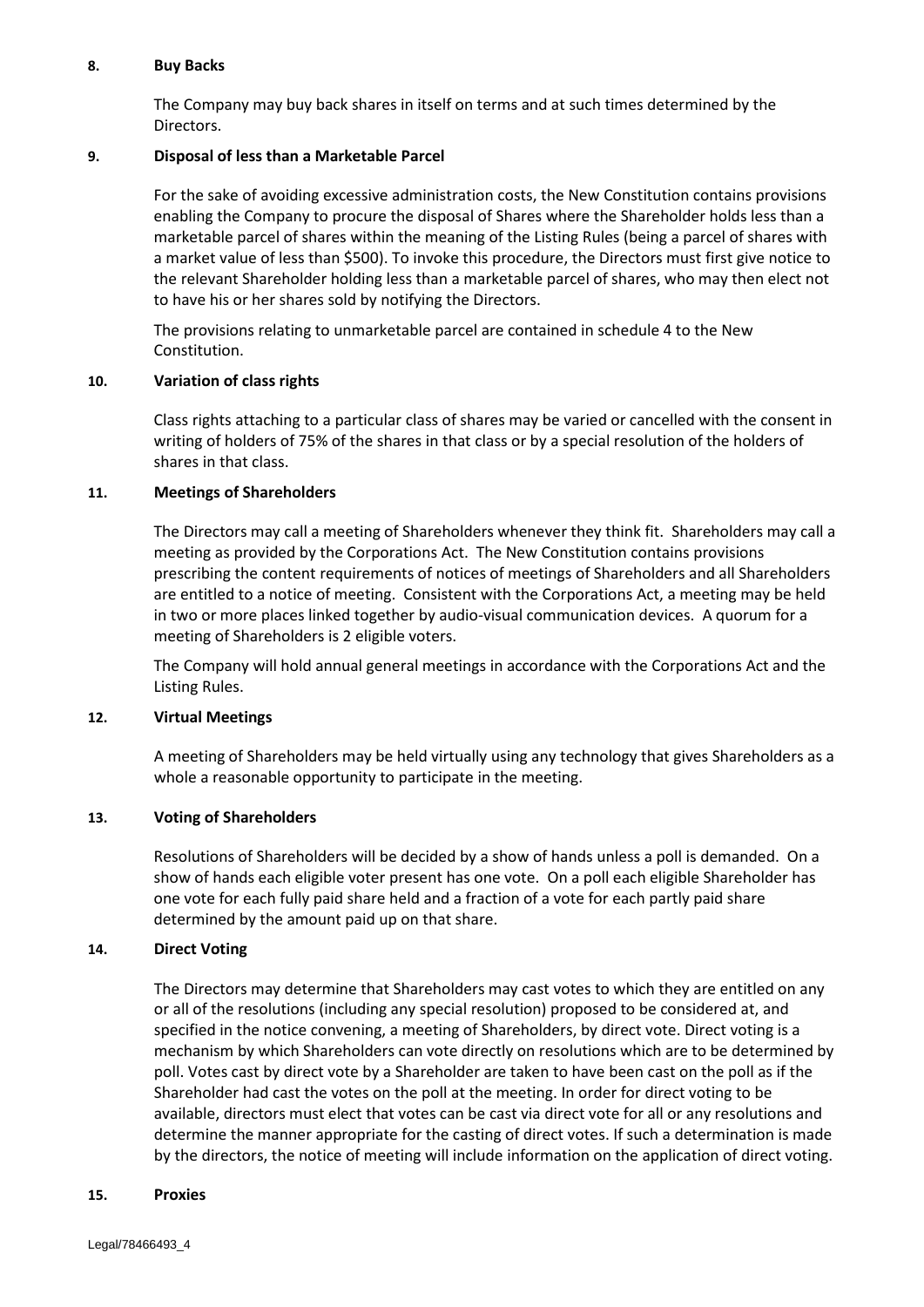An eligible Shareholder may appoint a proxy to attend and vote at the meeting on the Shareholder's behalf. The New Constitution contains provisions specifying the manner of lodgement of proxy instruments. A Shareholder may appoint an individual or corporation to act as its representative.

## **16. Directors**

Unless changed by the Company in general meeting, the minimum number of directors is 3 and no maximum number is specified. The Directors and the Company may at any time appoint any person as a Director. Any such Director must retire at the next following annual general meeting of the Company (at which meeting he or she may be eligible for re-election as director). No Director other than the Managing Director may hold office for longer than 3 years without submitting himself or herself for re-election.

## **17. Powers of Directors**

The business of the Company is to be managed by or under the direction of the Directors.

## **18. Remuneration of Directors**

The Company may pay non-executive Directors a maximum of the total amount as determined by the Shareholders in General Meeting and such sum must not be paid by way of commission on, or percentage of, profits or operating revenue.

The remuneration of executive Directors will be subject to the provisions of any contract between each of them and the Company and may be by way of commission on, or percentage of, profits of the Company, but will not be by way of commission on, or percentage of, operating revenue.

## **19. Execution of documents**

In accordance with the Corporations Act, the Constitution provides for execution of documents by the Company without the use of the Company's company seal.

#### **20. Dividends**

The Directors may fix the amount, the time for payment and the method of payment of a dividend. Subject to any special rights attaching to shares (such as preference shares), dividends will be paid proportionately.

The Company is not required to pay any interest on dividends.

## **21. Indemnities and insurance**

To the extent permitted by law, the Company indemnifies every person who is or has been a Director or Secretary of the Company against a liability incurred by that person in his or her capacity as a Director or secretary. A similar indemnity is provided in respect of legal proceedings. The Company may also pay the premiums on directors' and officers' liability insurance.

## **22. Restricted Securities**

The Company's constitution complies with Listing Rule 15.12. Certain more significant holders of restricted securities and their controllers (such as related parties, promoters, substantial holders, service providers and their associates) are required to execute a formal escrow agreement in the form Appendix 9A. Those with less significant holdings (such as non-related parties and nonpromoters), the Company will issue restriction notices to holders of restricted securities in the form Appendix 9C advising them of the restriction rather than requiring signed restriction agreements.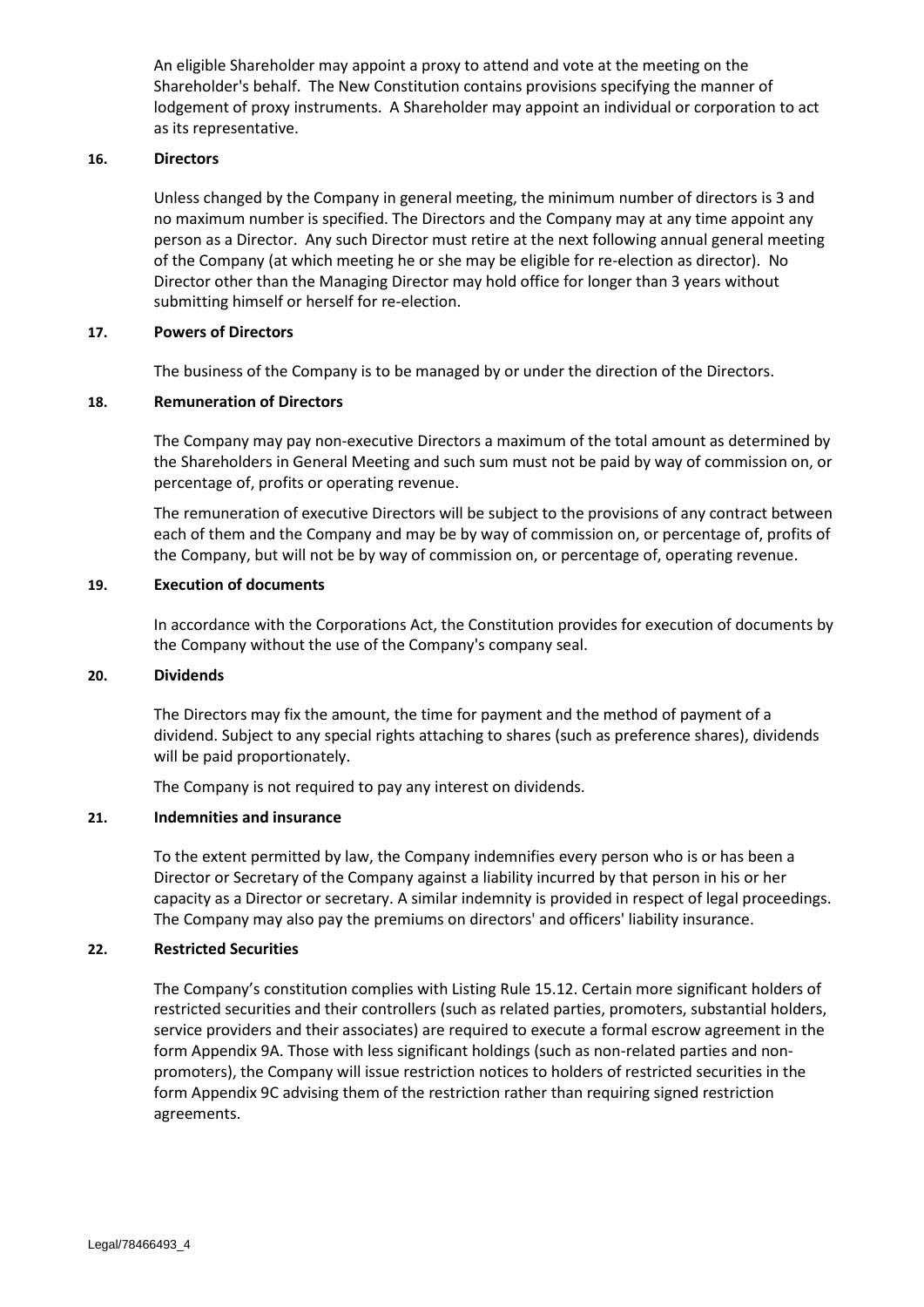

**Volt Power Group Limited** ACN 009 423 189

|        | <b>LODGE YOUR VOTE</b>                                                                                                                     |                            |
|--------|--------------------------------------------------------------------------------------------------------------------------------------------|----------------------------|
| فتتناه | <b>ONLINE</b><br>www.linkmarketservices.com.au                                                                                             |                            |
|        | <b>BY MAIL</b><br><b>Volt Power Group Limited</b><br>C/- Link Market Services Limited<br>Locked Bag A14<br>Sydney South NSW 1235 Australia |                            |
|        | <b>BY FAX</b><br>$+61292870309$                                                                                                            |                            |
| ŧ      | <b>BY HAND</b><br><b>Link Market Services Limited</b><br>Parramatta Square, Level 22, Tower 6,<br>10 Darcy Street, Parramatta NSW 2150     |                            |
|        | <b>ALL ENQUIRIES TO</b><br>Telephone: 1300 554 474                                                                                         | Overseas: +61 1300 554 474 |
|        |                                                                                                                                            |                            |

**X99999999999**

\*X99999999999\*

# PROXY FORM

I/We being a member(s) of Volt Power Group Limited and entitled to participate in and vote hereby appoint:

## APPOINT A PROXY

the Chairman of the Meeting (mark box)

OR if you are NOT appointing the Chairman of the Meeting as your proxy, please write the name of the person or body corporate you are appointing as your proxy

or failing the person or body corporate named, or if no person or body corporate is named, the Chairman of the Meeting, as my/our proxy to<br>act on my/our behalf (including to vote in accordance with the following directions act on my/our behalf (including to vote in accordance with the following directions or, if no directions have been given and to the extent permitted by the law, as the proxy sees fit) at the Annual General Meeting of the Company to be held at 10.30AM (AWST) on Tuesday, 31

Important for Resolutions 1 & 4: If the Chairman of the Meeting is your proxy, either by appointment or by default, and you have not indicated your voting intention below, you expressly authorise the Chairman of the Meeting to exercise the proxy in respect of Resolutions 1 & 4, even though the Resolutions are connected directly or indirectly with the remuneration of a member of the Company's Key Management Personnel (KMP).

The Chairman of the Meeting intends to vote undirected proxies in favour of each item of business.

## VOTING DIRECTIONS

STEP 3

STEP 2

Proxies will only be valid and accepted by the Company if they are signed and received no later than 48 hours before the Meeting. Please read the voting instructions overleaf before marking any boxes with an  $\boxtimes$ 

| <b>Resolutions</b>                                                                                                                                                                                                                                                                                                                                                                                            | For Against Abstain*                                       | Against Abstain*<br><b>For</b>   |  |  |
|---------------------------------------------------------------------------------------------------------------------------------------------------------------------------------------------------------------------------------------------------------------------------------------------------------------------------------------------------------------------------------------------------------------|------------------------------------------------------------|----------------------------------|--|--|
| <b>Remuneration Report</b>                                                                                                                                                                                                                                                                                                                                                                                    | <b>5</b> Adoption of the new constitution                  |                                  |  |  |
| Re-Election of Mr Simon Higgins<br>$\mathbf{2}$<br>as a Director                                                                                                                                                                                                                                                                                                                                              |                                                            |                                  |  |  |
| Election of Mr Paul Everingham as<br>3<br>a Director                                                                                                                                                                                                                                                                                                                                                          |                                                            |                                  |  |  |
| Ratification of Issue of Everingham<br>4<br><b>Options</b>                                                                                                                                                                                                                                                                                                                                                    |                                                            |                                  |  |  |
| * If you mark the Abstain box for a particular Item, you are directing your proxy not to vote on your behalf on a show of hands or on a poll and your<br>$\bf{G}$<br>votes will not be counted in computing the required majority on a poll.                                                                                                                                                                  |                                                            |                                  |  |  |
| SIGNATURE OF SHAREHOLDERS - THIS MUST BE COMPLETED                                                                                                                                                                                                                                                                                                                                                            |                                                            |                                  |  |  |
| Shareholder 1 (Individual)                                                                                                                                                                                                                                                                                                                                                                                    | Joint Shareholder 2 (Individual)                           | Joint Shareholder 3 (Individual) |  |  |
| Sole Director and Sole Company Secretary                                                                                                                                                                                                                                                                                                                                                                      | Director/Company Secretary (Delete one)<br><b>Director</b> |                                  |  |  |
| This form should be signed by the shareholder. If a joint holding, either shareholder may sign. If signed by the shareholder's attorney, the<br>power of attorney must have been previously noted by the registry or a certified copy attached to this form. If executed by a company, the<br>form must be executed in accordance with the company's constitution and the <i>Corporations Act 2001</i> (Cth). |                                                            |                                  |  |  |



**VPR PRX2201C**